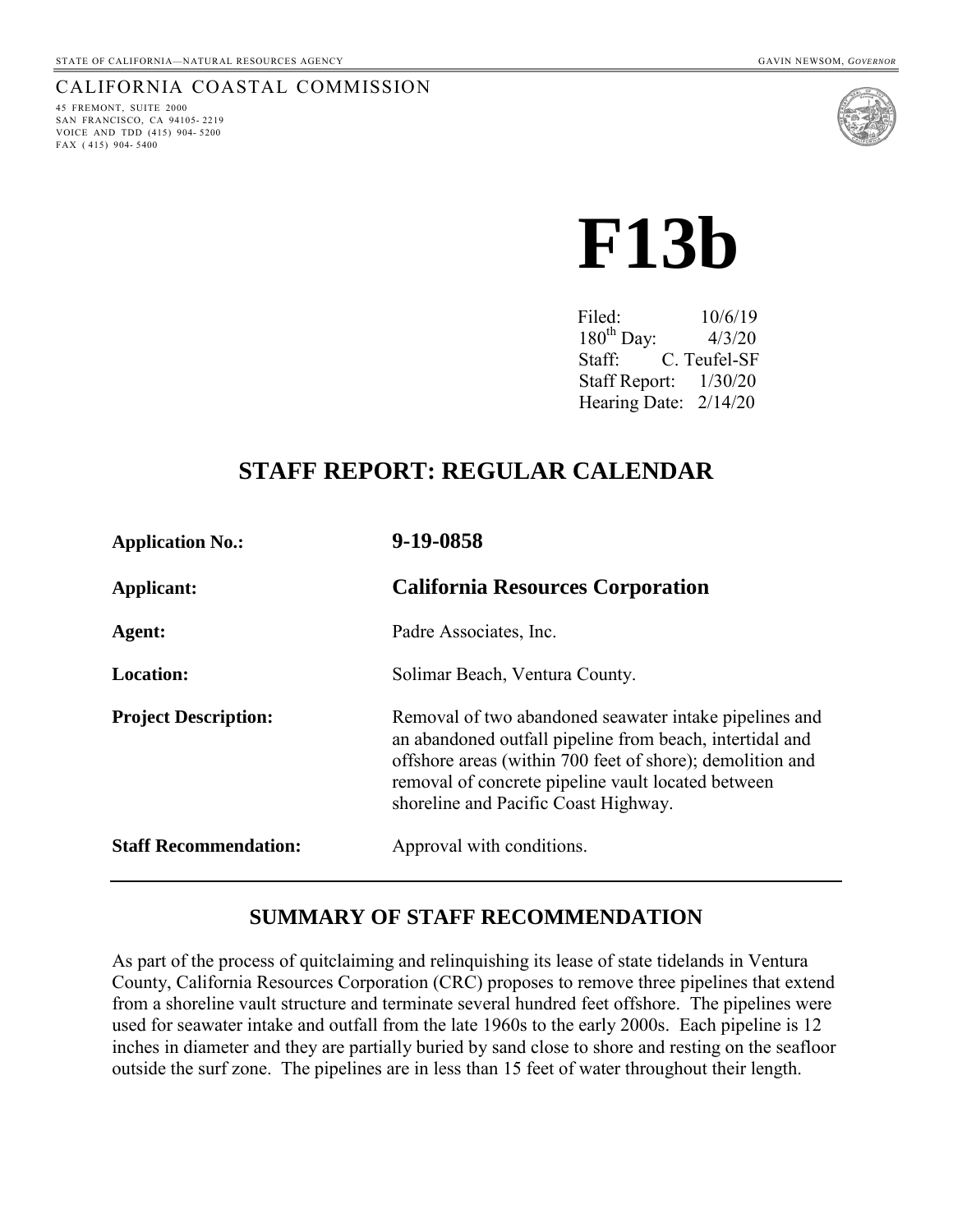After removal of the pipelines, CRC would also deconstruct and remove the shoreline vault structure from within a roughly 40 foot long by 50 foot wide area of upper beach protected by rock rip-rap. At the completion of the project, the approximately 2,000 square foot area of beach currently occupied by the vault and rip-rap would be returned to bare sand and be once again open for coastal access and recreation. The rock rip-rap surrounding the concrete vault would be stockpiled onsite during vault removal and then placed in line with the existing rip-rap that extends upcoast and downcoast of the project site along Pacific Coast Highway. Existing shoreline armoring extends from the project site for several miles in both directions.

The proposed pipeline and vault removal operations would require the use of heavy equipment, vehicles, and specialized machinery on beach and intertidal areas, the construction of a vehicle access ramp on the beach, as well as the mooring and operation of a dive support vessel and use of underwater sediment displacement equipment (water jet devices) and cutting tools.

The key Coastal Act issues of concern are the project's potential to adversely affect coastal access, marine biological resources and water quality. Coastal access would be affected through construction and use of the proposed vehicle access ramp to the beach and use of staging and construction areas on the beach and along Pacific Coast Highway for the estimated 70 day project duration. Marine biological resources would potentially be affected by the mooring of a dive support vessel in nearshore waters and the cutting and extraction of the pipelines within and/or adjacent to coastal waters. Water quality may be affected through accidental spills or discharges from project equipment and machinery.

The Commission staff recommends the Commission find that with implementation of the mitigation measures described in the project's Mitigated Negative Declaration (MND) and recommended **Special Conditions 1 through 7**, the project would be carried out consistent with the coastal access, marine resource and water quality protection policies of the Coastal Act. **Special Condition 1** would require implementation of twelve adverse impact avoidance, minimization and mitigation measures described in the MND, prepared for the project by the California State Lands Commission. In addition, **Special Conditions 2, 4 and 5** would further reduce potential marine biological resource and habitat impacts by requiring CRC to take active steps to prevent the release of pipeline cutting debris and access ramp material onto the beach, and to ensure that CRC removes any concrete material or rip rap associated with the vault structure that becomes exposed in the future. **Special Condition 3** would minimize coastal access impacts by directing project staging and construction areas away from the nearby beach access stairway and its adjacent parking. **Special Conditions 6 and 7** would minimize marine biological resource impacts by prohibiting the placement of anchoring devices or project equipment within areas of hard-bottom habitat, by requiring the establishment and monitoring of a 500-foot marine mammal safety zone during use of pipeline cutting equipment underwater, and by requiring compliance with the Marine Wildlife Contingency Plan developed for CRC by its environmental consultant.

Commission staff recommends that the Commission **APPROVE** coastal development permit application 9-19-0858, as conditioned. The motion is on page 4. The standard of review is Chapter 3 of the Coastal Act.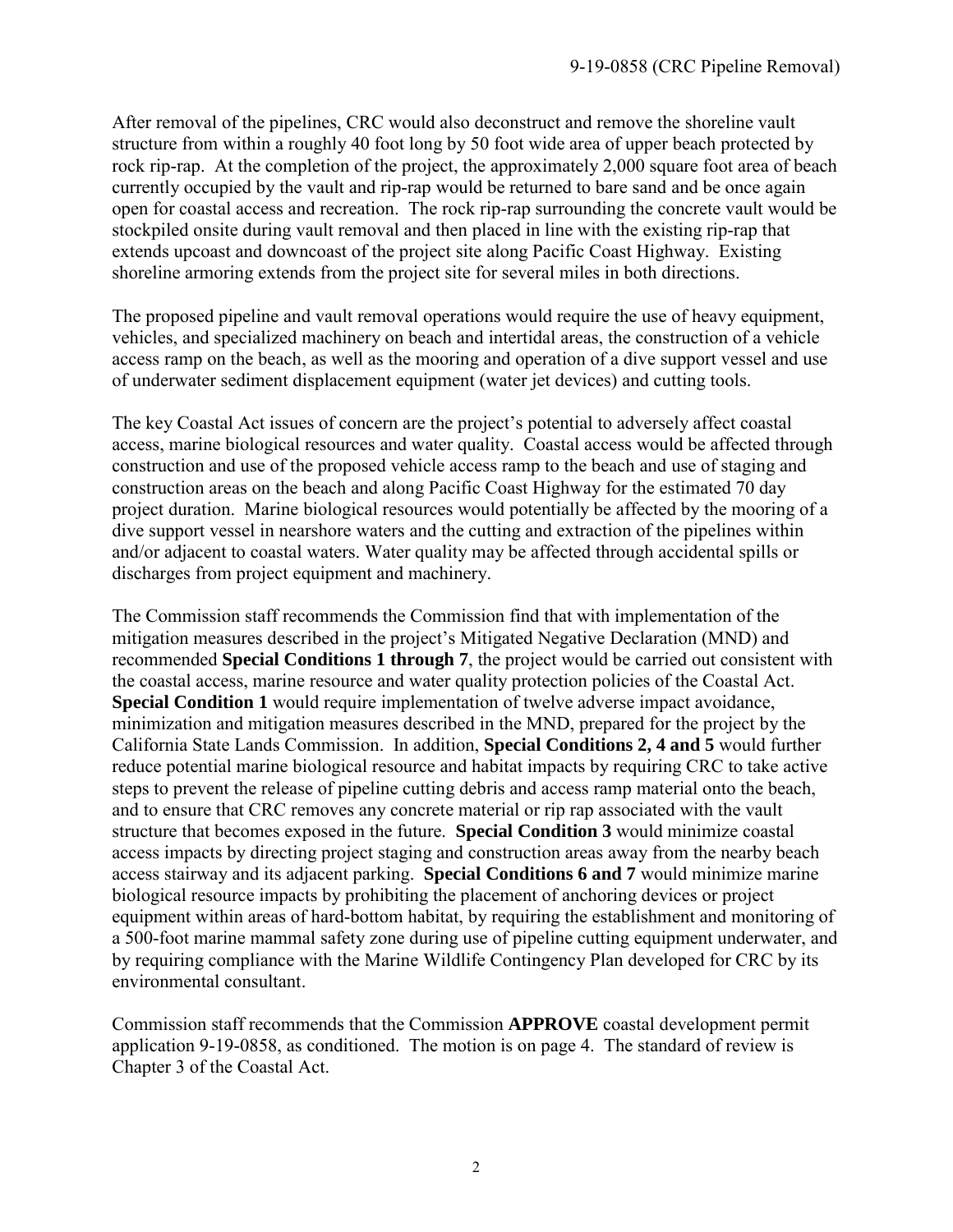# **TABLE OF CONTENTS**

## **APPENDICES**

Appendix A – Substantive File Documents

## **EXHIBITS**

[Exhibit 1 – Project Site and Existing Condition](https://documents.coastal.ca.gov/reports/2020/2/F13b/F13b-2-2020-exhibits.pdf) 

[Exhibit 2 – Photographs of Shoreline Concrete](https://documents.coastal.ca.gov/reports/2020/2/F13b/F13b-2-2020-exhibits.pdf) Vault Structure

[Exhibit 3 – Photographs of Pipelines](https://documents.coastal.ca.gov/reports/2020/2/F13b/F13b-2-2020-exhibits.pdf) 

[Exhibit 4 – Proposed Anchor Positioning Plot](https://documents.coastal.ca.gov/reports/2020/2/F13b/F13b-2-2020-exhibits.pdf) 

[Exhibit 5 – Project Mitigation Measures](https://documents.coastal.ca.gov/reports/2020/2/F13b/F13b-2-2020-exhibits.pdf) from MND

[Exhibit 6 – Letter to California State Lands Commission from](https://documents.coastal.ca.gov/reports/2020/2/F13b/F13b-2-2020-exhibits.pdf) Solimar HOA

[Exhibit 7 – Noble Consultants Technical](https://documents.coastal.ca.gov/reports/2020/2/F13b/F13b-2-2020-exhibits.pdf) Memorandum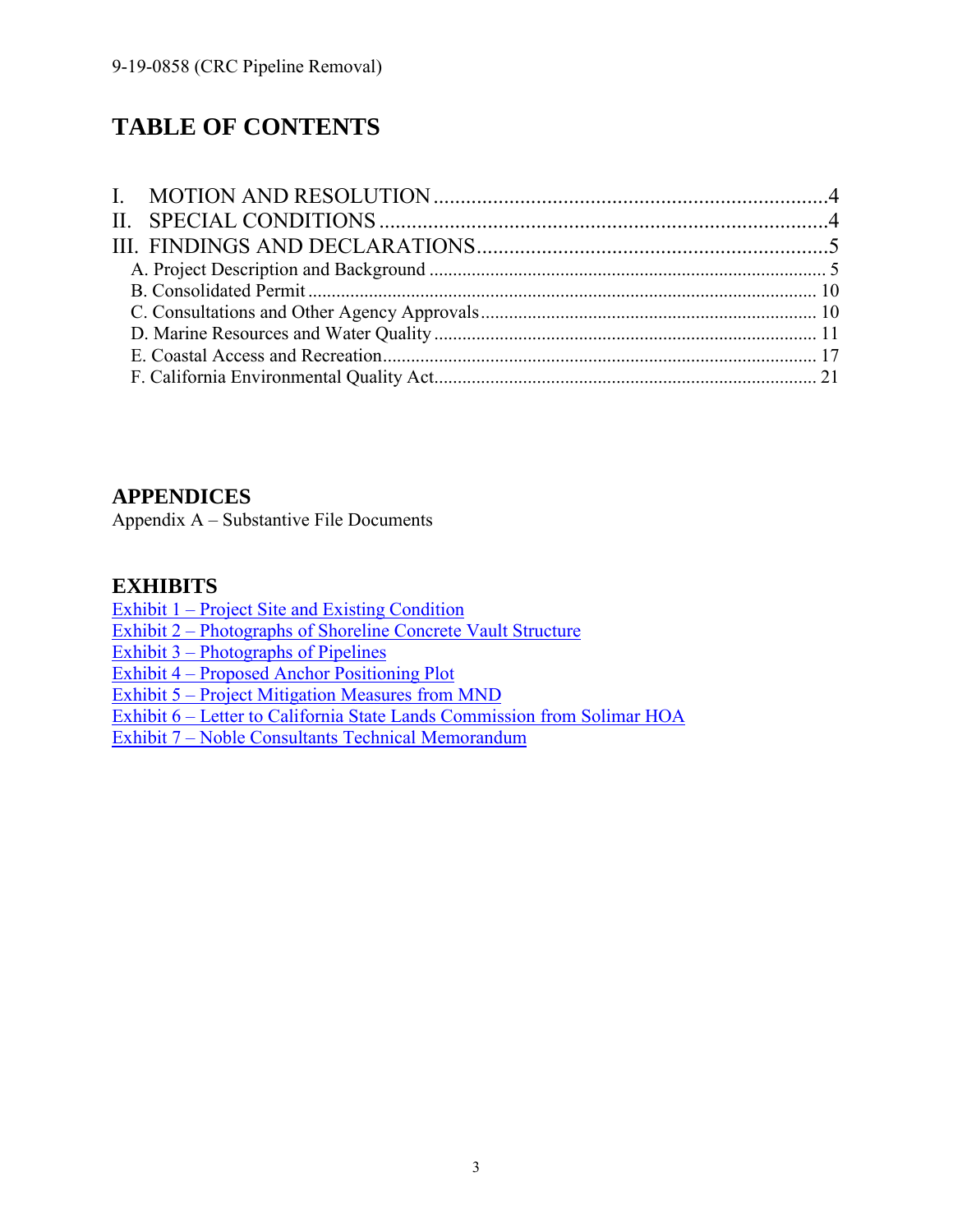# <span id="page-3-0"></span>**I. MOTION AND RESOLUTION**

#### **Motion:**

*I move that the Commission approve Coastal Development Permit 9-19-0858 subject to conditions set forth in the staff recommendation specified below.* 

Staff recommends a **YES** vote on the foregoing motion. Passage of this motion will result in approval of the permit as conditioned and adoption of the following resolution and findings. The motion passes only by affirmative vote of a majority of Commissioners present.

#### **Resolution:**

*The Commission hereby approves the Coastal Development Permit for the proposed project and adopts the findings set forth below on grounds that the development as conditioned will be in conformity with the policies of Chapter 3 of the Coastal Act. Approval of the permit complies with the California Environmental Quality Act because either 1) feasible mitigation measures and/or alternatives have been incorporated to substantially lessen any significant adverse effects of the development on the environment, or 2) there are no further feasible mitigation measures or alternatives that would substantially lessen any significant adverse impacts of the development on the environment.* 

## <span id="page-3-1"></span>**II. SPECIAL CONDITIONS**

- **1. Mitigated Negative Declaration.** CRC shall implement and adhere to all mitigation measures included in the Mitigated Negative Declaration prepared for the project and certified by the California State Lands Commission. A full list of these mitigation measures is provided in **[Exhibit 5](https://documents.coastal.ca.gov/reports/2020/2/F13b/F13b-2-2020-exhibits.pdf)**.
- **2. Containment and Cleanup of Pipeline Cutting Areas.** During any pipeline removal or vault demolition activities on beach areas, containment sheets, tarps or similar containment materials capable of capturing debris shall be installed on all surrounding beach areas. In advance of high tide each day, all beach areas used for cutting, shearing and removing activities shall be cleaned and inspected. All construction debris and materials, including tools and equipment, shall be removed from beach areas expected to be exposed to high tides or wave run-up. All cutting debris associated with underwater pipeline cutting activities shall be collected and removed from the marine environment.
- **3. Staging Area.** To the maximum extent feasible, staging and construction areas shall be demarcated and used in a manner that preserves existing public beach access parking in the vicinity of the beach access stairs located approximately 300' downcoast of the project site. All parking and storage of vehicles for on-site workers shall be along the CRC access road that extends inland from the shoreline vault site and/or the CRC property located inland of Highway 101.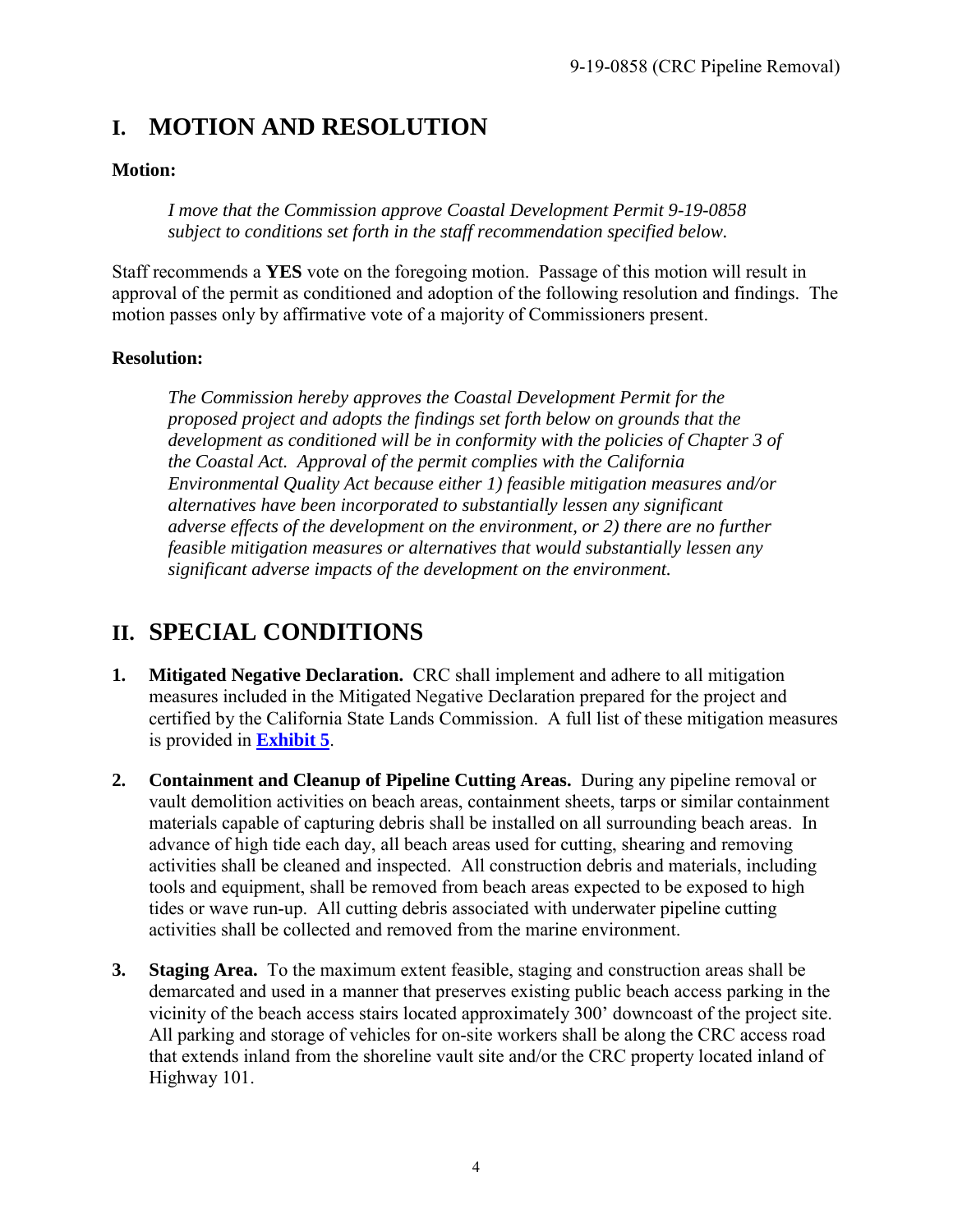- **4. Access Ramp.** Upon project completion and removal of the construction equipment beach access ramp, all aggregate base and cobble material shall be fully removed from sandy beach areas and these areas shall be restored to pre-project conditions.
- **5. Concrete Vault.** If, after project activities are completed, concrete material or rock rip-rap remains or becomes exposed on the beach beyond the seaward extent of the existing configuration of rip-rap to the upcoast and downcoast side of the concrete vault, CRC shall, within 30 days, submit a complete application to amend this coastal development permit to collect and remove this material. Upon approval of that permit amendment application, CRC shall carry out the authorized work and completely remove the remaining or exposed material from the beach. Any material used to backfill the vault removal site shall match the grain size, color and physical properties of natural sand at the project site.
- **6. Anchoring and Mooring.** No anchors or mooring devices shall be placed within or less than five feet adjacent to areas of hard substrate, including all areas of rock recorded in the 2012 and 2019 geophysical surveys and 2018 biological survey of the project area carried out by Fugro, eTrac, and Padre Associates, respectively.

#### **7. Marine Mammal Precautions.**

- a. All project activities shall be carried out in compliance with the Marine Wildlife Contingency and Training Plan, prepared by Padre Associates Inc., dated December 2019 and submitted as part of the CDP application.
- b. A marine mammal monitor approved by the Executive Director shall be present at all times during offshore project activities. The monitor shall ensure that CRC and its contractors fully comply with the conditions of this permit related to biological protection.
- c. Pipeline cutting work shall be suspended if any marine mammals are observed within a 500 foot radius of the work site. Pipeline cutting may resume once the mammals are outside of this safety zone. The marine mammal monitor will be responsible for monitoring this zone during all pipeline cutting activities. In the event that the monitor determines a marine mammal has entered or is likely to enter this zone, the monitor shall have the authority to suspend pipeline cutting activities until the marine mammal has passed outside of this zone.

# <span id="page-4-0"></span>**III. FINDINGS AND DECLARATIONS**

## <span id="page-4-1"></span>**A. Project Description and Background**

In 1967, Continental Oil constructed two seawater intake pipelines and an outfall line offshore of its oilfield located inland of Solimar Beach. All three pipelines are made of steel and measure 12 inches in diameter. The two intake pipelines extend approximately 680 and 630 feet offshore, respectively, and the outfall pipeline measures approximately 500 feet in length (**[Exhibits 1 and](https://documents.coastal.ca.gov/reports/2020/2/F13b/F13b-2-2020-exhibits.pdf)  [4](https://documents.coastal.ca.gov/reports/2020/2/F13b/F13b-2-2020-exhibits.pdf)**). The pipelines terminate in between 12 and 14 feet of water. These lines were used until the early 2000s to bring seawater to the oilfield for water flood oil extraction operations and to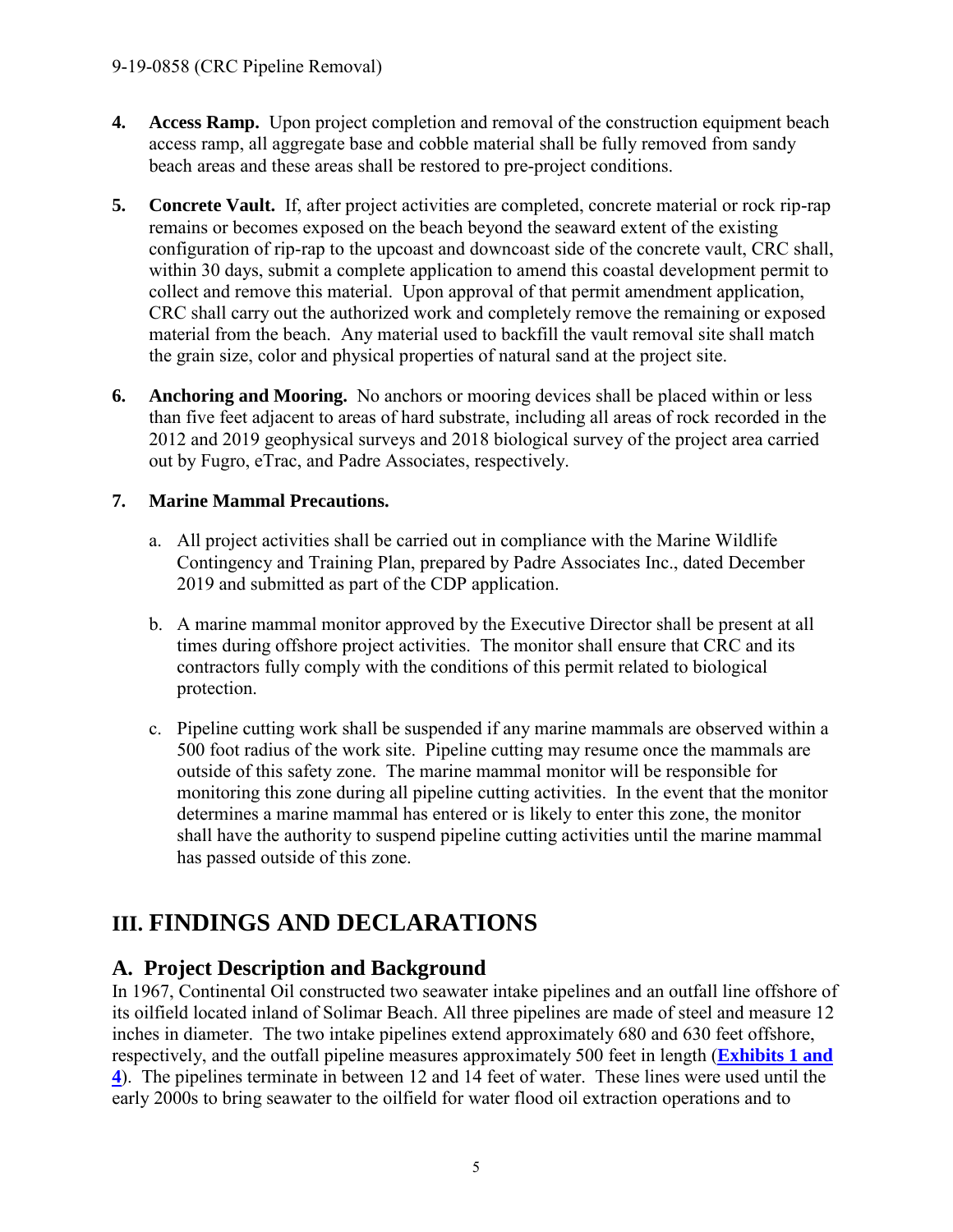occasionally discharge water and captured material from the inlet seawater filter back into the ocean. At no time were oil or hydrocarbons present in any of the intake or outfall lines.

In 2005, Occidental Petroleum Corporation (Oxy) acquired the former Continental Oil operations, including the lease on which the pipelines are located (the "Grubb lease"). On November 30, 2014, Oxy restructured its California operations, including those on the Grubb lease, into California Resources Corporation (CRC), an independent, publicly traded company.

CRC has ceased operations on the Grubb lease and is currently working with the California State Lands Commission to decommission and remove its equipment and facilities and quitclaim the lease. As part of this process, CRC proposes to fully remove the two intake pipelines (including the two concrete lattice box structures located at their offshore ends) and the adjacent outfall pipeline.

Additionally, CRC proposes to remove the 20 foot wide by 14 foot long and 27 foot deep concrete shoreline vault located amongst the existing rip-rap shoreline adjacent to Highway 1. Images of the project site and concrete vault are available in **[Exhibit 2](https://documents.coastal.ca.gov/reports/2020/2/F13b/F13b-2-2020-exhibits.pdf)**. Rock rip-rap present around the vault would also be removed, and a portion of it replaced and reconfigured to be aligned with existing rock rip-rap upcoast and downcoast of the vault structure. Because the vault and its rock protection extend seaward approximately 40 feet beyond the upcoast and downcoast rip-rap, their removal would open up to 2,000 square feet of beach (an area approximately 50 feet wide and 40 feet long) along the Solimar shoreline. This beach area has been occupied by the vault structure and its associated rock protection since the late 1960s.

To facilitate removal of the vault structure and offshore pipelines, CRC proposes to construct and use a temporary equipment access ramp that would be located approximately 50 feet downcoast of the concrete vault. To construct the ramp, an excavator would remove and relocate the existing armor rock as needed to create the foundation for the equipment access ramp. All rock removed would be stored within an onsite staging area for replacement upon completion of decommissioning activities. An excavator and loader would then place smaller rock and cobble on top of the existing armor rock seawall to create a ramp of sufficient density and strength to allow tracked decommissioning equipment (such as excavators) to travel across it to the beach. The equipment access ramp would be approximately 30 feet wide and 60 feet long and would be removed upon project completion.

Finally, CRC also proposes to remove or abandon-in-place three 12 to 14 inch diameter steel pipeline segments from within a 36 inch diameter steel casing that extends under Highway 1 and the adjacent railroad tracks for approximately 200 feet inland of the shoreline vault. To accomplish this work, the steel casing would be exposed by two temporary excavations, each roughly 20 feet wide by 40 feet long. The excavations would be located on the CRC property inland of Highway 101 and its access road. The steel casing would then be filled with concrete grout or slurry, sealed and abandoned-in-place.

#### **Staging and Worksite Preparation**

Prior to the start of offshore and onshore decommissioning activities, the work area would be staged in accordance with the CalTrans and Ventura County Transportation Commission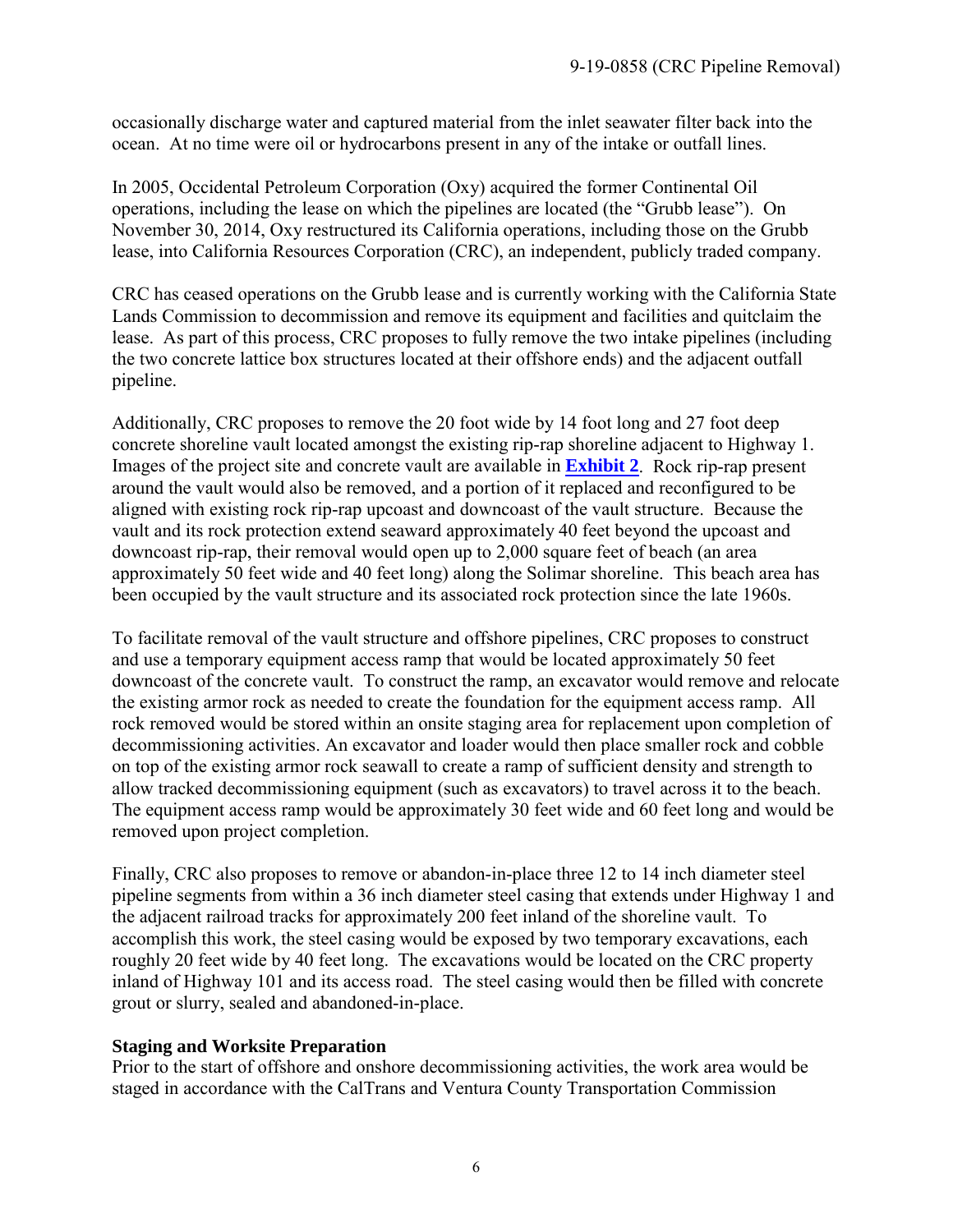approved Traffic Control Plan. A draft of this plan is included as Appendix J to the State Lands Commission's Mitigated Negative Declaration<sup>[1](#page-6-0)</sup> and is required in that document to include safety measures such as signage, traffic cones, and flaggers. Worksite preparation would include setting up equipment and materials staging areas along the southern shoulder of Pacific Coast Highway (PCH); the likely closure of the south/eastbound bicycle and vehicle lane of PCH and the temporary rerouting of both south/eastbound and north/westbound traffic into the existing center divider and north/westbound lanes of PCH. While occasional traffic stops on PCH may be needed during equipment ingress and egress, no long-term full closure of PCH is anticipated. Signs would also be posted on-site to alert visiting recreational users of the timing and nature of short-term work activities in the project area. Adjacent residents (the nearest of which are located approximately 800 feet downcoast and 1,400 feet upcoast of the project site) would be given advanced written notification of proposed project activities, scheduling, and hours of work.

#### **Offshore Pipeline Removal Activities and Alternatives**

CRC proposes to remove the reinforced concrete lattice intake structures at the offshore terminal ends of the two intake pipelines and all three 12-inch-diameter submarine pipelines in their entirety.

Although both CRC and the California State Lands Commission staff considered partial removal of the lines and abandonment-in-place as alternatives, these options were rejected. The process of quitclaiming the state tidelands lease carries with it requirements for the lease to be returned to natural conditions – thus prompting the full removal of the pipelines and shoreline vault. If significant and unavoidable adverse environmental impacts would result from full removal (or if such removal would not be feasible), partial removal or abandonment-in-place may be pursued. However, the Mitigated Negative Declaration (MND) prepared for the project found that full removal of the lines would be feasible and could be accomplished without such impacts if appropriate mitigation measures were implemented. These mitigation measures are included in **[Exhibit 6](https://documents.coastal.ca.gov/reports/2020/2/F13b/F13b-2-2020-exhibits.pdf)**.

Offshore pipeline removal work would be initiated by anchoring a dive support vessel over the terminus of the intake and outfall structures in accordance with the draft Marine Safety and Anchoring Plan (available as Appendix L of the  $MND<sup>1</sup>$ ) that would be finalized and approved as part of the State Lands Commission's approval of the project and certification of its Mitigated Negative Declaration. Divers would then be deployed to cut and remove the intake lattice structures from each intake pipeline using a guillotine saw with a hydraulic power pack. Once cut, the intake lattice structures would be winched vertically to the surface and recovered onboard the support vessel.

To remove the underwater pipeline segments, CRC proposes to mount a winch on top of the existing reinforced concrete shoreline vault and use it to pull the pipeline segments to shore along their existing alignments. Recovery operations would be scheduled when beach and surf zone sand cover is the lowest due to winter and early spring storm conditions. If the onshore ends of each pipeline are not already exposed, they would be exposed by an excavator operating

<span id="page-6-0"></span> $\overline{a}$ <sup>1</sup> Appendix J, Appendix L and the remainder of the MND is available here: [https://www.slc.ca.gov/ceqa/3913](https://www.slc.ca.gov/ceqa/3913-decommissioning-project/) [decommissioning-project/](https://www.slc.ca.gov/ceqa/3913-decommissioning-project/)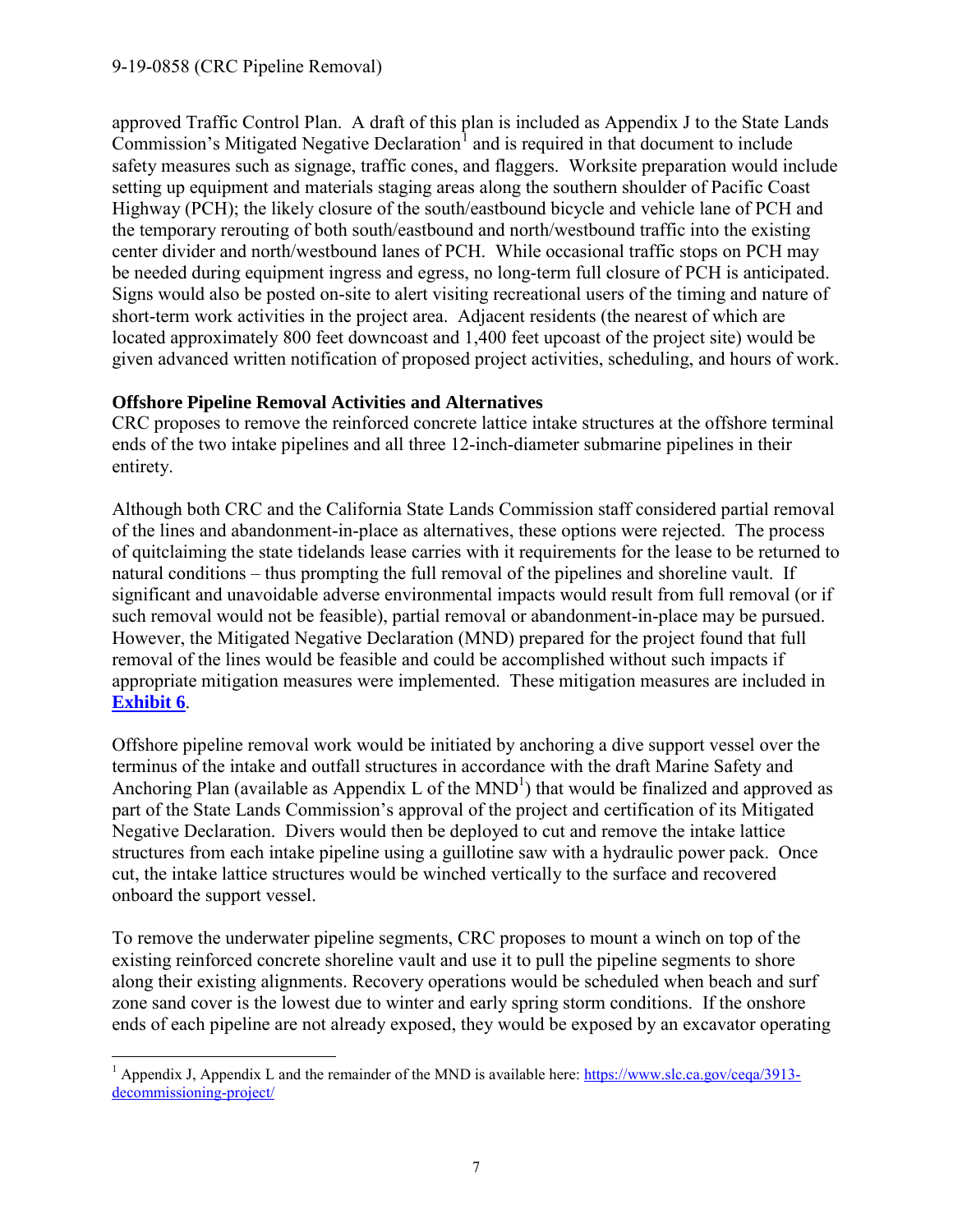on the beach during low tide. The ends of each pipeline would be cut and prepared for rigging of a pull cable or bridle. Tension would then be slowly increased on the pipeline pulling cable allowing each pipeline to be pulled both vertically and horizontally until it is completely free of the surf zone sand cover. The pipelines would then be pulled along their existing alignments up onto the beach where they would be cut into lengths for trucking off-site. Once cut, the segments would be lifted from the beach, placed on a flatbed truck and trucked to a certified offsite recycler or disposal facility. This use of the vault and associated recovery of the offshore pipelines to shore would be performed prior to demolition and removal of the shoreline vault.



Although engineering calculations carried out as part of the California State Lands Commission CEQA review have determined that pulling forces needed to free the pipeline segments from the surf zone do not exceed the tensile strength of the pipelines, a portion of the pipelines may not be able to be recovered from shore due to unanticipated site conditions or pipeline deterioration. Should the onshore recovery operation be unsuccessful in bringing all the offshore pipeline segments to shore, an alternative offshore recovery process would be used to recover the remaining offshore pipeline segments. This would involve the use of an anchored offshore dive support vessel and divers equipped with pipeline cutting tools. Within the existing pipeline corridor, pipeline segments would be cut into manageable segments and lifted vertically to the surface for recovery on the support vessel using an onboard winch or crane. The dive vessel would be positioned over each cut point using the proposed three-point anchoring system described in the Marine Safety and Anchoring Plan (available as Appendix L of the MND).

In the event an unrecovered pipeline segment is located within the surf zone, recovery efforts would have to be limited to periods of low wave action and extreme low tides. These recovery efforts would also be timed during the winter and early spring beach profile conditions when the least amount of sand would be over the pipelines. If a remaining section is on the seaward side of the surf zone, divers would be deployed from the dive support vessel to expose the pipeline using handheld jet pump tools and then rig the exposed section for pulling to the vessel.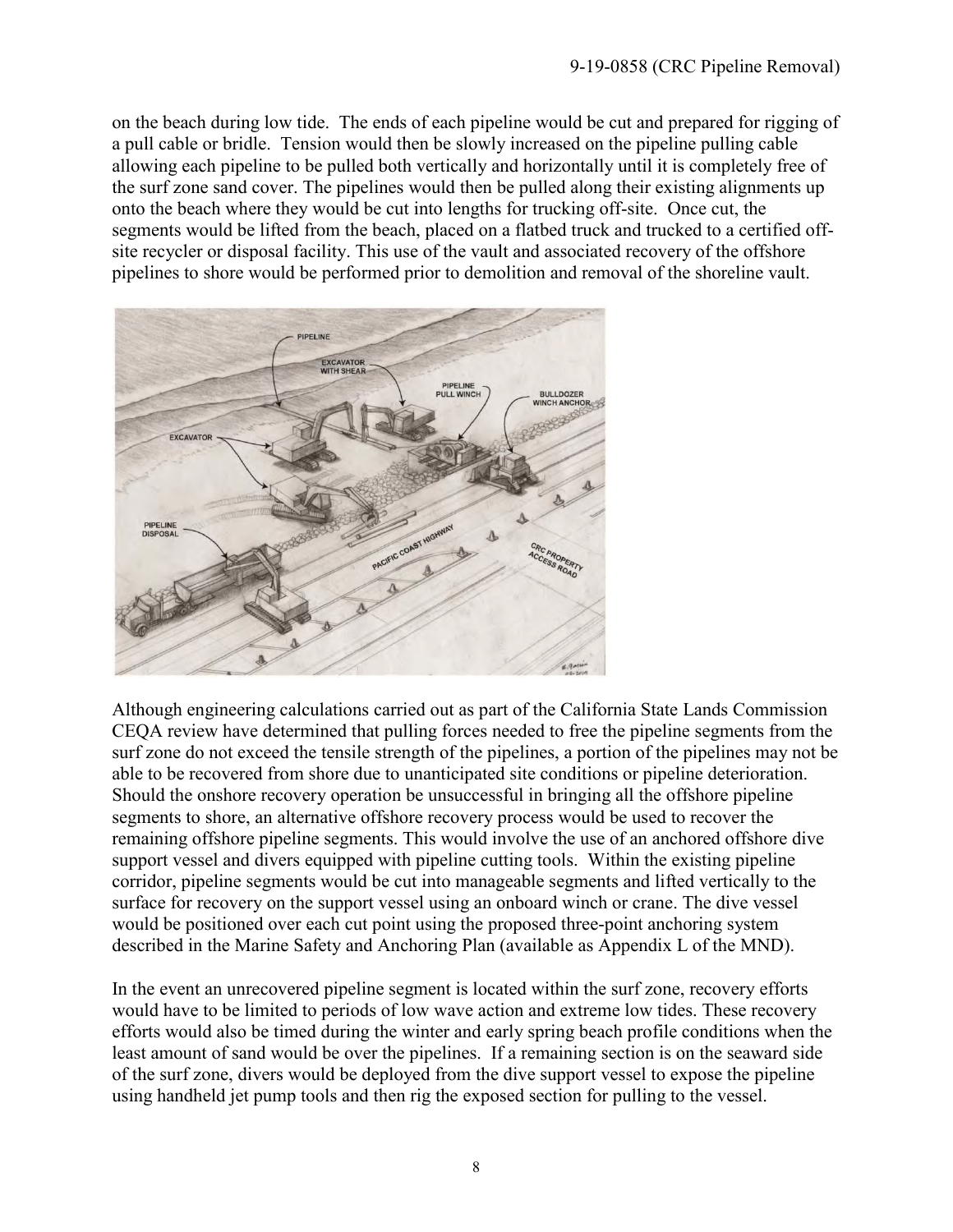Alternatively, if the remaining section is on the shoreward side of the surf zone, an excavator would be used during a period of extreme low tide to expose the remaining segment and rig the section for recovery to the beach using the vault mounted winch. These same methods would be used to uncover and expose the pipeline prior to winching if it is not naturally exposed at that time.

#### **Concrete Vault Removal**

CRC proposes to remove all equipment and materials from inside the shoreline concrete vault before removing the entire vault structure down to five feet below the existing beach contour. Given the expected sand height on the beach, this would likely result in the abandonment-inplace of the bottom seven feet of the four concrete vault walls.

The decommissioning of the vault would begin once the offshore pipelines have been removed. The reinforced concrete vault ceiling would be saw cut and removed to allow access to the interior of the vault. The water in the vault, which was sampled in early 2019 and found to be contaminant free, would be re-sampled, pumped out, and shipped off-site for appropriate disposal. Once the water has been removed, the internal water pumps, piping, two levels of grating, and other ancillary equipment would be removed and trucked off-site for recycling or disposal.

To facilitate vault removal, all rip-rap rock currently surrounding the vault would be removed to expose the vault walls down to the beach elevation (as shown in the figure below). Sand would also be excavated from the vault exterior in order to facilitate vault removal. The perimeter around the open excavation would be fenced off. Lower portions of the existing riprap around the perimeter of the vault would be left in place to inhibit backfill from surrounding sand during high tide periods.

Once the rip-rap rock has been relocated from the outside of the vault, the four vault walls would be cut into removable sections with the use of a hydraulically powered rotary demolition saw (cuts both concrete and steel) attached to an excavator boom (as shown in the figure below). The excavator would make a horizontal cut around the base of the walls at an elevation at least five feet below the existing sand grade (or at a lower elevation if conditions permit). After the base cut has been completed, the saw would be used to cut the walls into vertical sections for removal.

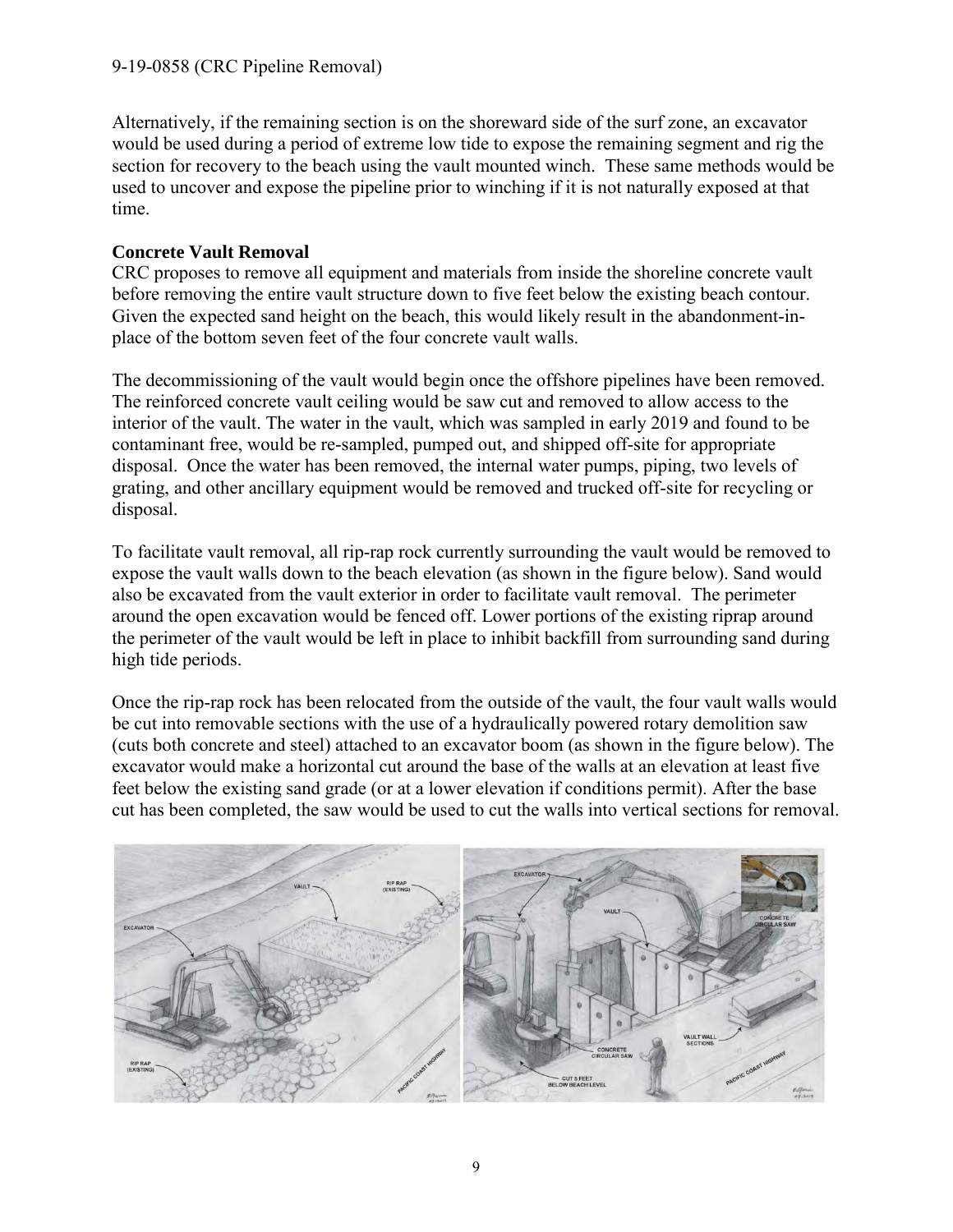An excavator would then be used to grasp the cut wall pieces and place them in trucks for offsite disposal or recycling at certified facilities. The vault removal process would likely result in several days during which the vault would fill with water at high tide periods. During low tide work periods, the water would be pumped back out and sand that has migrated back into the vault would be removed, as needed.

The 36-inch-diameter steel casing that connects into the shoreward side of the vault, and pipes contained in that casing, would be excavated and cut back approximately even with the existing earth slope of the armor rock seawalls that exist on either side of the vault. The casing and pipes contained in the casing would have been purged and grouted or removed, if feasible.

Once all four vault walls are cut at least five feet below the surrounding sand level, the void resulting from removal of the vault walls and equipment would be backfilled with sand stockpiled from onsite excavations and supplemented with sand imported from a local source. Depending on the amount of natural sand movement, it is estimated that approximately 125 cubic yards of sand would be used to fill voids within the seawall. The site would then be recontoured and the armor rock repositioned along the existing alignment of surrounding areas.

## <span id="page-9-0"></span>**B. Consolidated Permit**

Coastal Act Section 30601.3 provides the Commission with the authority to act upon a consolidated permit for proposed projects that require a coastal development permit from both a local government with a certified local coastal program (LCP) and the Commission. This authority is triggered if the applicant, local government and Executive Director (or Commission) consent to consolidate the permit. For the proposed project, a variety of decommissioning and staging activities are proposed to be carried out above the mean high tide line within the jurisdiction of the County of Ventura under its certified Local Coastal Plan. On June 5, 2019, the County of Ventura, with the consent of the applicant and Executive Director, agreed to consolidate permit action for aspects of the proposed work that would be carried out in the County of Ventura's LCP jurisdiction with aspects that would be carried out within the Commission's retained jurisdiction, consistent with Coastal Act Section 30601.3. The standard of review for such consolidated permits is the Coastal Act, with LCP policies used for guidance.

## <span id="page-9-1"></span>**C. Consultations and Other Agency Approvals**

#### **County of Ventura**

During the preparation of this report, the Commission staff coordinated with County of Ventura planning staff to address any potential concerns the County might have regarding the proposed project.

### **U.S. Army Corps of Engineers**

The U.S. Army Corps of Engineers (ACOE) has regulatory authority over the proposed project under Section 10 of the Rivers and Harbors Act of 1899 (33 U.S.C. 1344) and Section 404 of the Clean Water Act. Section 10 of the Rivers and Harbors Act regulates structures or work in navigable waters of the United States. Section 404 of the Clean Water Act regulates fill or discharge of materials into waters and ocean waters.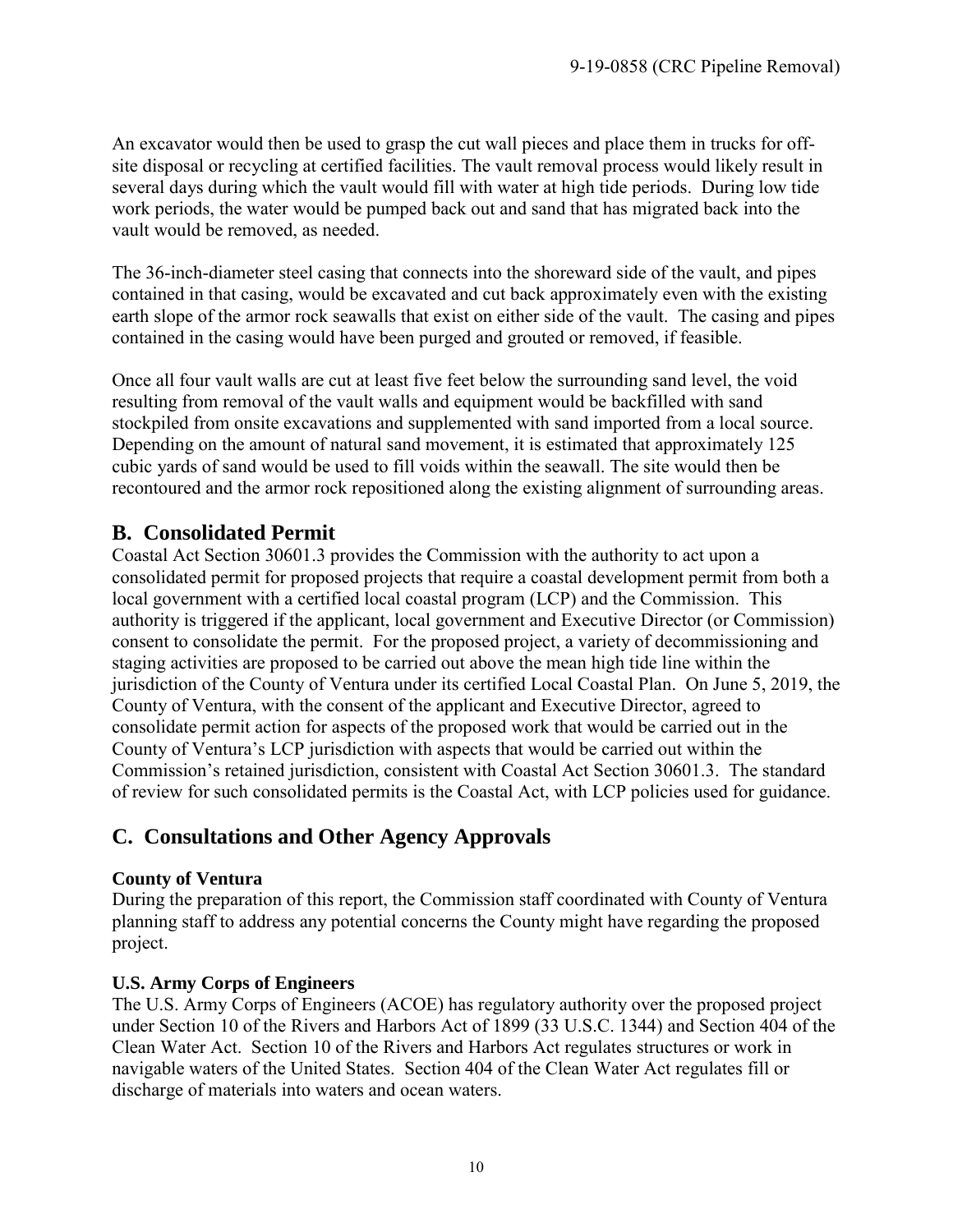On November 5, 2019, the ACOE approved authorization for the project under Nationwide Permit 3 (Maintenance activities), contingent upon the issuance of a Coastal Zone Management Act consistency certification from the Commission. Pursuant to Section 307(c)(3)(A) of the Coastal Zone Management Act (CZMA), any applicant for a required federal permit to conduct an activity affecting any land or water use or natural resource in the coastal zone must obtain the Commission's concurrence in a certification to the permitting agency that the project will be conducted consistent with California's approved coastal management program. The subject coastal development permit (9-19-0858) will serve as Commission review of the project under the CZMA.

#### **California State Lands Commission**

On December 19, 2019, the California State Lands Commission (CSLC) published a Mitigated Negative Declaration (MND) for the proposed project. This MND is scheduled to be considered for certification by CSLC at a special hearing on February 4, 2019. At the same hearing, CSLC will also be considering CRC's application to amend and quitclaim its existing lease for the project site. At this hearing, CSLC staff will be recommending certification of the MND and approval of the project. Commission and CSLC staff coordinated closely during the development and public comment period for the project MND, including through participation in a joint conference call on January  $30<sup>th</sup>$  with representatives of the Solimar Home Owners Association to discuss and address the concerns they had raised (further described on page 20 of this staff report).

#### **Tribal Governments**

As part of the Commission's review process and CSLC's MND preparation, agency staff reached out to the following ten tribal contacts obtained from the Native American Heritage Commission and received no comments or concerns:

- Gino Altamirano, Chairperson, Coastal Band of the Chumash Nation
- Eleanor Arrellanes, Barbareño / Ventureño Band of Mission Indians
- Raudel Banuelos, Barbareño / Ventureño Band of Mission Indians
- Fred Collins, Spokesperson, Northern Chumash Tribal Council
- Kenneth Kahn, Chairperson, Santa Ynez Band of Chumash Indians
- Julio Quair, Chairperson, Chumash Council of Bakersfield
- Mona Tucker, Chairperson, yak tityu tityu tiłhini Northern Chumash Tribe
- Julie Lynn Tumamait-Stennslie, Chair, Barbareño / Ventureño Band of Mission Indians
- Patrick Tumamait, Barbareño / Ventureño Band of Mission Indians
- Mark Vigil, Chief, San Luis Obispo County Chumash Council

## <span id="page-10-0"></span>**D. Marine Resources and Water Quality**

Section 30230 of the Coastal Act states:

*Marine resources shall be maintained, enhanced, and where feasible, restored. Special protection shall be given to areas and species of special biological or economic significance. Uses of the marine environment shall be carried out in a manner that will sustain the biological productivity of coastal waters and that will maintain healthy*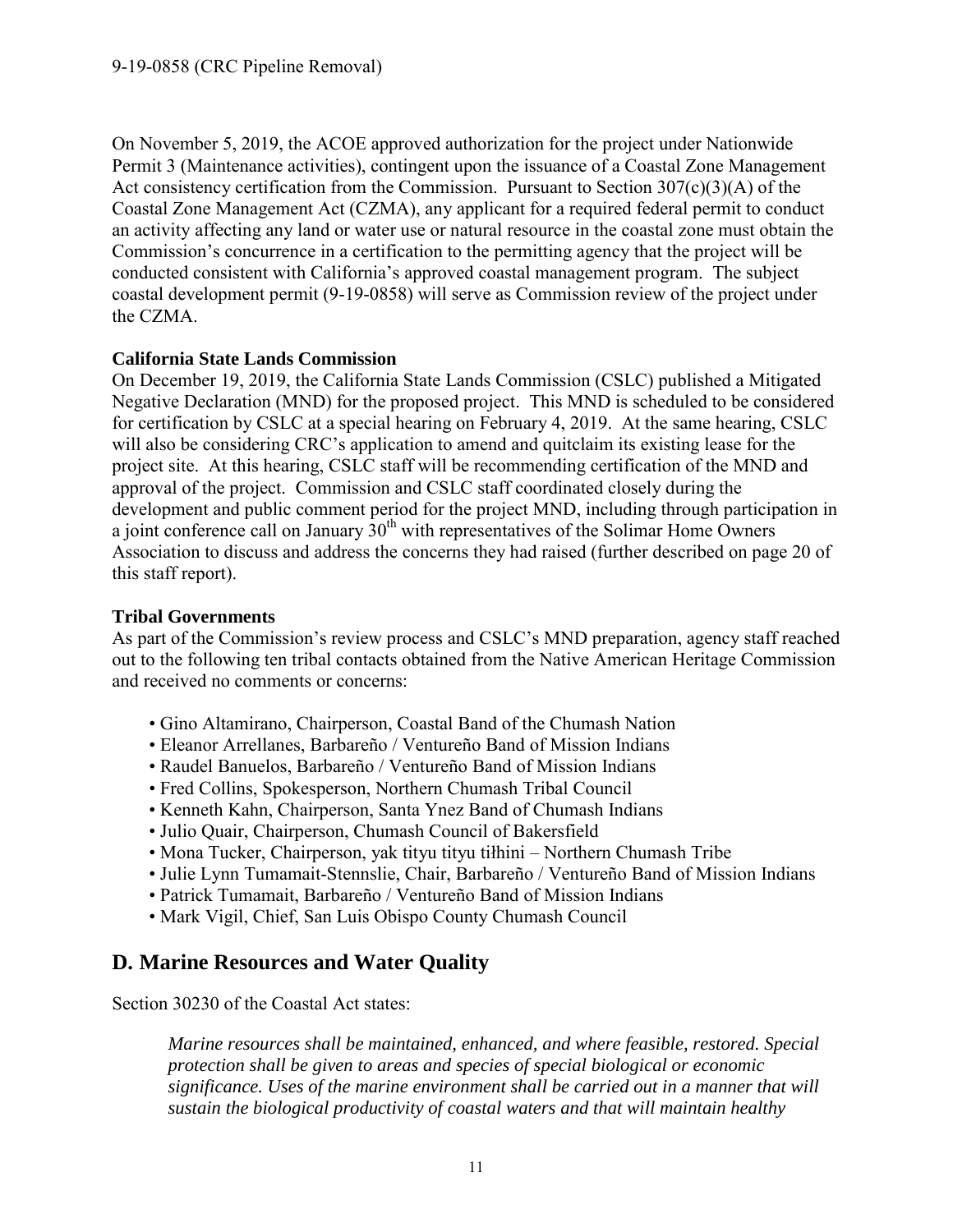*populations of all species of marine organisms adequate for long-term commercial, recreational, scientific, and educational purposes.* 

Section 30231 of the Coastal Act states:

*The biological productivity and the quality of coastal waters, streams, wetlands, estuaries, and lakes appropriate to maintain optimum populations of marine organisms and for the protection of human health shall be maintained and, where feasible, restored through, among other means, minimizing adverse effects of waste water discharges and entrainment, controlling runoff, preventing depletion of ground water supplies and substantial interference with surface water flow, encouraging waste water reclamation, maintaining natural vegetation buffer areas that protect riparian habitats, and minimizing alteration of natural streams.* 

The proposed pipeline and vault removal activities, including winching to shore and/or underwater pipeline cutting and removal, mooring and use of a support vessel, and use of heavy equipment in beach and intertidal areas for excavation and removal of the concrete pipeline vault have the potential to adversely affect marine resources, water quality and the biological productivity of coastal waters.

#### **Pipeline Removal**

CRC proposes to use two methods to remove the three 500 to 680 foot long outfall and intake pipelines. The preferred method would be to connect a cable to the nearshore end of each pipeline and pull it slowly to shore with a high powered winch anchored in place on the shoreline at the pipeline's concrete vault. If the full pipelines cannot be recovered with this method, the alternative removal method would be implemented. Using this method, divers and a diver support vessel would be used to cut the pipelines into sections underwater and lift them onto the support vessel for transport to shore. Prior to use of either removal method, the approximately six foot long by one foot high concrete lattice boxes on the seaward terminus of the two intake lines would be cut away from the pipelines by divers and winched vertically to the surface for removal by the support vessel.

These proposed removal activities have the potential to damage and disturb seafloor habitats and associated organisms. Specifically, dragging the three pipelines to shore would disturb the habitats within and directly adjacent to the pipeline corridors and may injure or dislodge the algae and slow-moving or sessile organisms found within them. The slow speed of dragging operations would allow fish and mobile invertebrates, such as crabs and lobster, to move away and seek refuge in adjacent areas outside of the pipeline corridor. However, less mobile species would be damaged or lost. Given the small diameter of the pipelines (12 inches) and proposal to pull them directly to shore within their existing corridors, the disturbance area from pipeline removal would be limited to a maximum of roughly six inches to one foot on either side of the pipelines. Any disturbance or damage to seafloor habitats and organisms that would result from the use of underwater cutting tools and the small-scale movement of the pipelines that would occur if the underwater sectioning removal method is used would be limited to this same narrow corridor. With offshore pipeline lengths of 500 feet, 630 feet, and 680 feet, the total disturbance area would be approximately 3,620 to 5,430 square feet.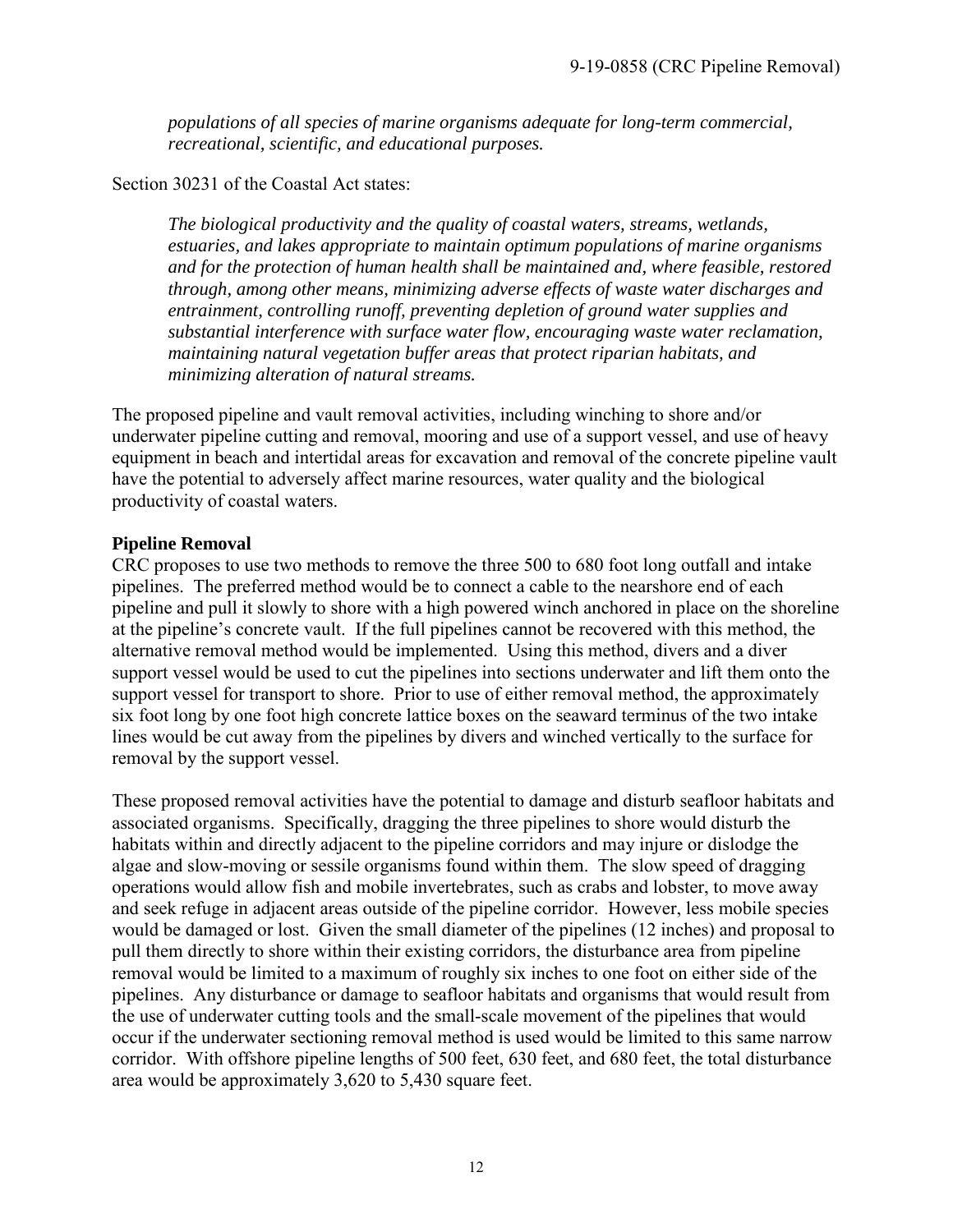Based on information collected by divers in 2018 during biological surveys and by side-scan sonar in 2012 and 2019, seafloor habitat within this area is comprised of fine and medium grained sands, loose cobbles and exposed, low-relief outcroppings of bedrock. Seafloor conditions within the work areas suggest frequent periods with high levels of wave and/or current exposure and sand movement. The species assemblages observed during the surveys include many species capable of surviving in such dynamic environments and include common species such as bryozoans, sponges, various small red and green algae species, spiny lobster, sea stars, and a variety of marine snails. Although a bed of giant kelp is present offshore of the project site, no kelp or eelgrass beds are present within the proposed work areas.

While the pipeline corridors pass over several sections of exposed bedrock and cobble reef, the majority of the proposed disturbance area is made up of soft substrate materials such as sand and silt. These types of seafloor habitats – particularly in high-energy nearshore areas – are frequently subjected to natural disturbance and change. The species that inhabit and persist in such areas are therefore often capable of overcoming disturbances and quickly recolonizing. Although the total disturbance area of soft substrate habitat that would result from the pipeline removal activities is several thousand square feet, this area would be made up of narrow bands of disturbed habitat surrounded by undisturbed natural areas of similar habitat. As a result, refuge areas and unaffected source populations of species that occupy these habitats would be available in the immediately vicinity. The presence of such areas and populations and the limited and short-term disturbance to soft substrate habitat that would result from the proposed pipeline removal activities would therefore not adversely affect marine biological resources or the biological productivity of coastal waters.

Adverse impacts to the limited areas of exposed bedrock and cobble within the pipeline corridor would also not be significant. While rocky reef areas are known as some of the most productive and important marine habitats offshore of California, the rocky habitats within the pipeline removal disturbance area are in shallow water of less than 15 feet and experience high energy and frequent scour and burial from the movement of sand and cobble. As a result, most of these rocky habitats are barren or support a lower diversity, density and abundance of species than rocky reef located in deeper areas that are less energetic and dynamic. Additionally, the majority of habitat disturbance resulting from pipeline removal activities would be focused within the area directly below the pipeline itself. In this area, the rocky habitat is occupied by the artificial materials of the pipelines and the marine species that would naturally occur there are spatially excluded. Therefore, the scouring and short-term disturbance of this habitat would have minimal adverse effects on marine life. Additionally, the removal of the pipelines from this habitat would open new areas of natural habitat for colonization and use by marine species. For these reasons, adverse impacts to marine wildlife and habitats from the proposed pipeline removal would be short-term and minimal and would be compensated by the re-opening of natural habitat areas within the pipeline corridors once the pipelines are removed.

#### **Vessel Mooring**

The proposed temporary placement of three 155 pound mooring anchors for the dive support vessel also has the potential to adversely affect marine habitats and wildlife. When anchors are placed on the seafloor, they may disturb, displace, and/or crush habitat and organisms within their footprint. In total, the proposed anchor installation would result in a maximum of roughly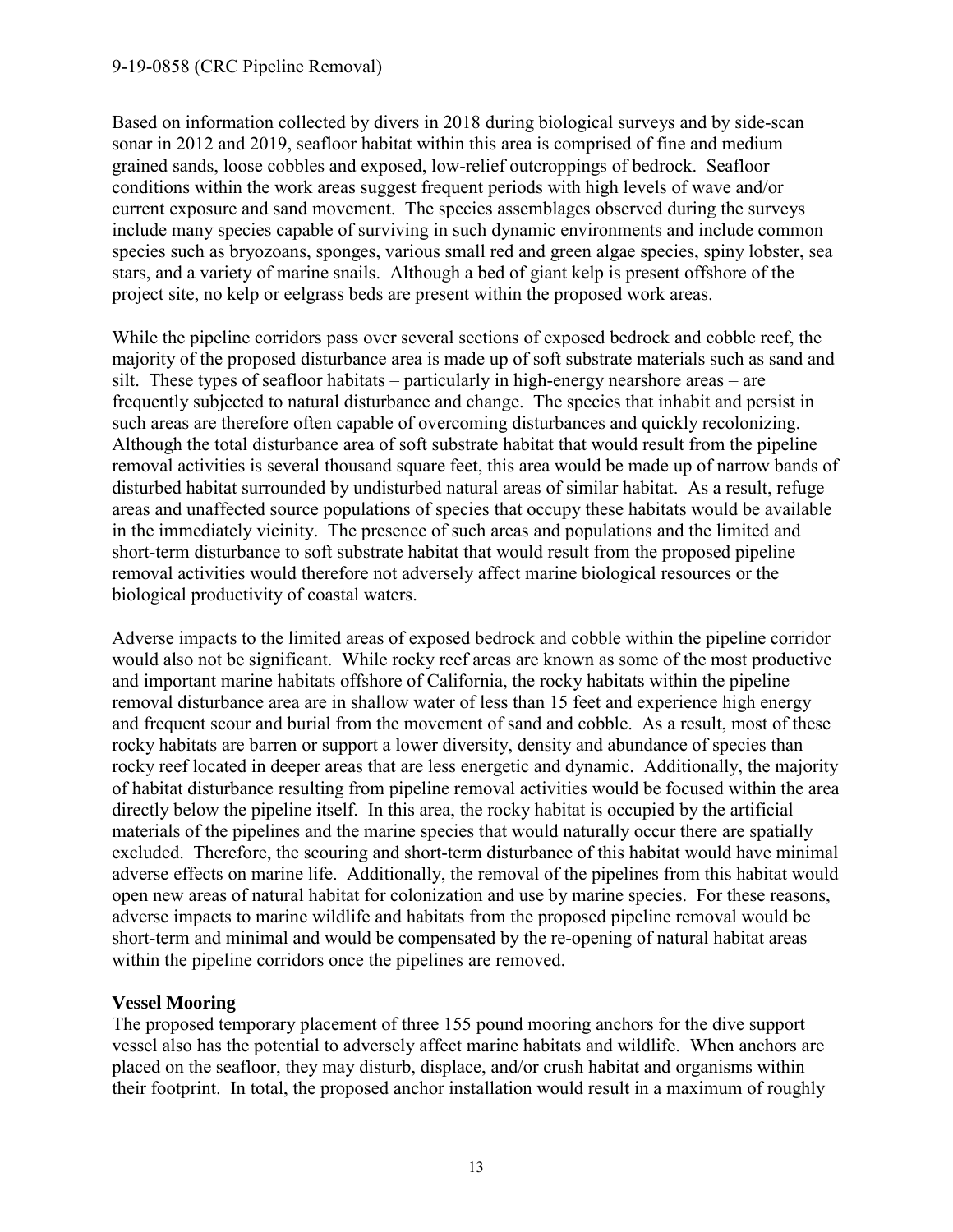100 square feet of disturbed seafloor, distributed between the five proposed anchor installation sites.

As shown in the proposed anchor positioning plot in **[Exhibit 4,](https://documents.coastal.ca.gov/reports/2020/2/F13b/F13b-2-2020-exhibits.pdf)** all five anchoring sites for the dive support vessel are proposed to be within areas of soft sandy seafloor. In addition to providing a more secure anchoring surface, these anchoring sites were chosen to help minimize adverse impacts to marine life and habitats. Soft substrate areas used for anchoring would be expected to recover quickly and naturally restore to prior conditions upon removal of the dive support vessel anchors.

To help ensure that the proposed anchor sites used are made up of soft substrate habitat, in **Special Condition 1**, the Commission is incorporating the mitigation measures established in the project's Mitigated Negative Declaration (MND). These mitigation measures include MM BIO-5 which requires CRC to implement its Marine Safety and Anchoring Plan (available as Appendix  $\dot{L}$  of the MND<sup>[2](#page-13-0)</sup>). The Marine Safety and Anchoring Plan includes requirements for the anchors to be "flown" into place and subsequently lifted using a secondary support vessel so as to avoid dragging across nearby areas of rocky reef or hard substrate. In addition, **Special Condition 6** would prohibit anchors or mooring devices from being placed within or directly adjacent to areas of hard substrate, including all areas of rock recorded in the 2012 and 2019 geophysical surveys completed by Fugro and eTrac and the 2018 biological survey of the project area carried out by Padre Associates.

Through implementation of these measures and **Special Conditions 1 and 6**, the proposed vessel anchoring would be carried out in a manner that avoids and minimizes adverse impacts to marine life and sensitive marine habitats.

#### **Marine Mammals**

The proposed use of underwater cutting equipment – associated with the potential sectioning inplace of the pipelines and removal of the concrete lattice boxes from the intake pipelines - has the potential to adversely affect marine mammals due to the elevated underwater sound levels that would occur in the immediate vicinity of the activity.

In addition, the use of the underwater cutting equipment, dive support equipment, and navigational safety equipment - such as buoys and associated lines, would involve the placement of small diameter hoses and lines through the water column in the project area. Such lines present a known entanglement risk to marine mammals, particularly larger species such as sea lions, dolphins and whales.

To minimize this entanglement risk and prevent damaging effects to marine mammals from elevated levels of underwater sound, **Special Condition 7** would require CRC to have a marine wildlife observer (MWO) on its support vessel and to establish a 500-foot radius stop-work zone monitored by the MWO during underwater cutting operations. The Executive Director-approved

<span id="page-13-0"></span> $\overline{a}$ <sup>2</sup> Appendix L and the remainder of the MND is available here[: https://www.slc.ca.gov/ceqa/3913-decommissioning](https://www.slc.ca.gov/ceqa/3913-decommissioning-project/)[project/](https://www.slc.ca.gov/ceqa/3913-decommissioning-project/)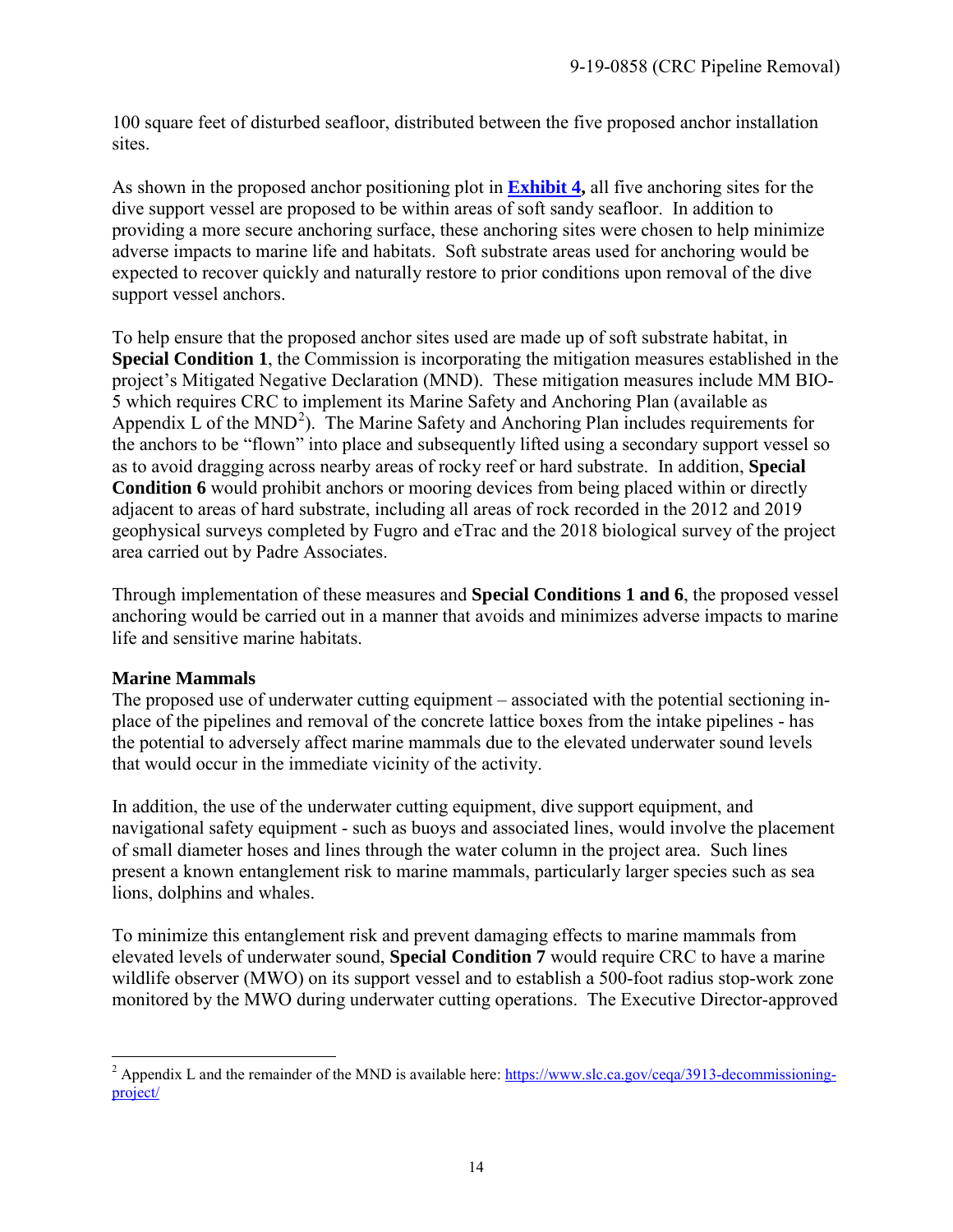MWO on site would have the authority to suspend or delay underwater cutting operations if a mammal passes within the safety zone.

The presence of the MWO and implementation of CRC's Marine Wildlife Contingency and Training Plan (established through mitigation measure MM BIO-1 of the project MND and required in **Special Condition 1**) would also provide additional protection from injury or entanglement for marine mammals by providing notification to marine mammal experts and rapid response if any unforeseen issues arise. Further, the presence of an MWO onboard during transit of support vessels to and from the project site would help minimize the risk of collisions with marine mammals by providing a highly trained lookout when the vessel is underway. Therefore, although noise and entanglement or collision risk from certain project activities could put at risk or hinder the normal activities of marine wildlife in the area, the project is conditioned to minimize these potential adverse impacts.

#### **Marine Debris**

The proposed project involves pipeline cutting operations in marine and intertidal beach areas. These operations would be carried out on the beach near the pipelines' shoreline vault if they are successfully winched to shore or in-place along the underwater pipeline corridor if winching operations are unsuccessful. To achieve the appropriate pipeline section lengths for offsite transport and disposal, approximately 40 to 60 cuts of the 12 inch diameter pipelines would be required. While use of underwater or onshore cutting tools is only expected to generate minimal amounts of fine dust, some larger pieces of metal or pipeline coating material may also become dislodged or released as the pipelines are sectioned. This material could then become marine debris that would pose a potential risk of injury to wildlife, beach use or habitat. To help ensure that any such material is captured and transported offsite for removal, **Special Condition 2** would require all beach areas to be used for pipeline cutting and vault removal to be prepared in advance with containment sheets, tarps or similar containment materials. This would help capture debris generated during pipeline and vault segmenting and prevent its release onto the beach. In advance of high tide each day, **Special Condition 2** would also require all beach areas used for pipeline cutting, shearing or other project activities such as vault demolition to be cleaned and all construction debris and materials, including tools and equipment, to be removed that may be exposed to high tides or wave run-up. Finally, **Special Condition 2** would also require all cutting debris associated with underwater pipeline cutting activities to be collected and removed from the marine environment.

With these measures in place, the Commission finds that CRC's proposed pipeline and vault cutting and removal operations would be carried out in a manner that would avoid and minimize the generation and release of marine debris and protect marine biological resources and the productivity of marine waters.

#### **Heavy Equipment and Spill Risk**

The project MND notes:

*Refined products (i.e., diesel, gasoline) are more toxic than heavier crude, and the loss of fuel or lubricating oil from the* [dive support vessel] *during Project operations could affect the water column, seafloor, intertidal habitats, and associated biota, especially sensitive early life stage forms of fish and invertebrates. Marine invertebrates would experience the*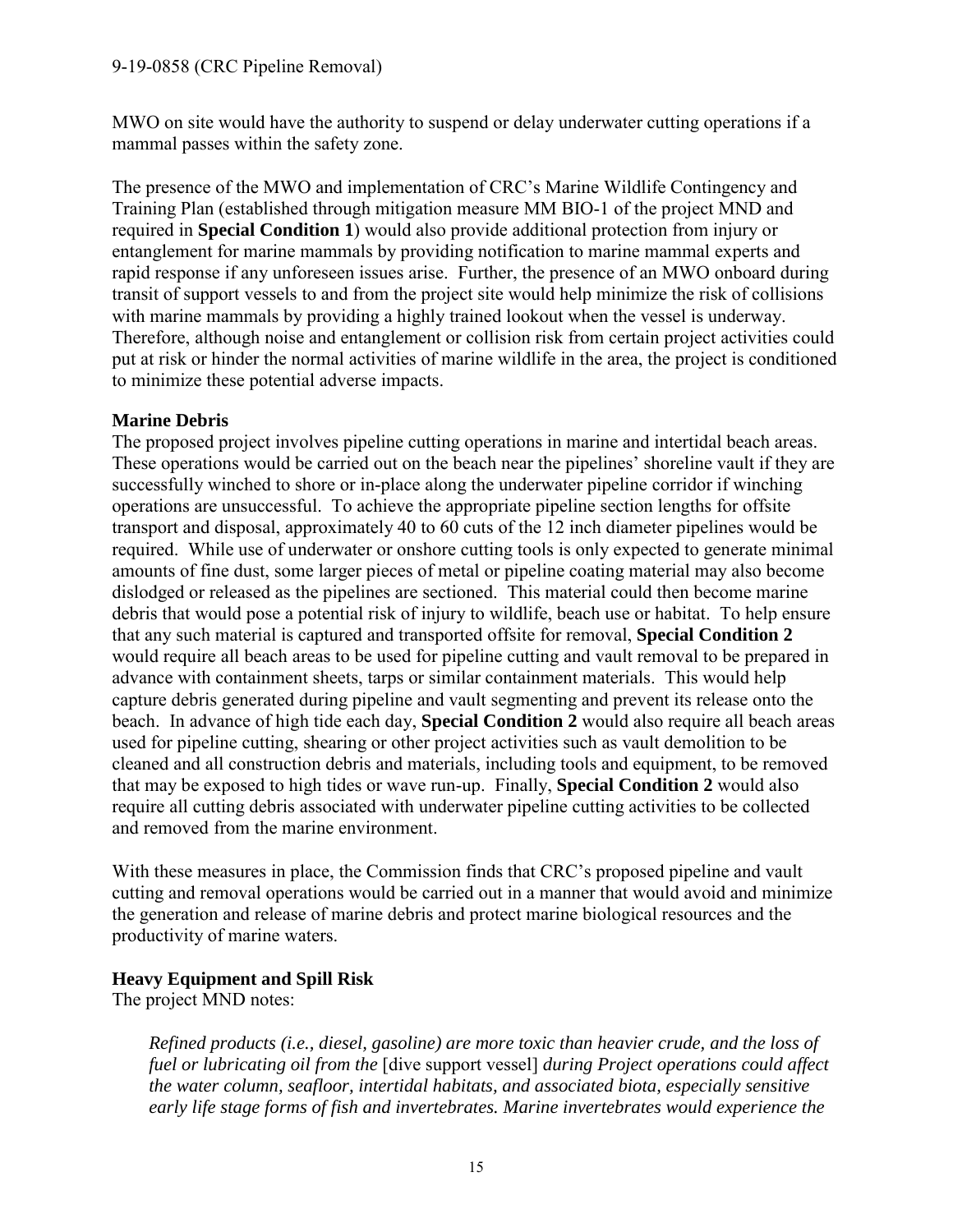*heaviest impacts from an oil spill since the oil would settle out on rock and nearby kelp reefs and cause direct mortality from ingestion and reduced respiration. Marine wildlife exposed to oil spills could experience fur or feather contamination, loss of buoyancy, and loss of locomotive capabilities as well as direct lethal toxicity to or sub-lethal irritation. Marine mammals may also suffer from direct skin contact resulting in eye irritation, burns to mucous membranes of eyes and mouth, and increased vulnerability to infection. Baleen whales are particularly vulnerable because of their surface feeding behavior. Turtles are not likely to be in the Project area, but sea turtles are vulnerable to oil impacts due to their indiscriminate feeding in convergence zones, long pre-dive inhalations, and lack of avoidance behavior (Milton et al. 1984).* 

*The Project vessel would be small and have a limited amount of petroleum-fueled equipment on board, which greatly reduces both the likelihood that a release would occur and the severity of any release. In addition, large equipment operating on the beach would*  be checked daily for leaks prior to entering the work area and would not be left on the *beach overnight. Regardless, the release of petroleum into the marine environment is considered a potentially significant impact.* [Mitigation measure] *MM HAZ-1 would require implementation of the Oil Spill Response and Contingency Plan (Appendix H) to ensure hazardous materials are managed and stored properly in the coastal environment to reduce the oil spill potential, and would establish a protocol for notification and clean-up to reduce the impact if a spill occurs.*

In addition to the use of the dive support vessel, the project also includes the proposed use of heavy equipment (including an excavator, bulldozer, and crane) on the beach and areas adjacent to the ocean. Use and fueling of such equipment may result in accidental spills or releases of diesel, gasoline, oil or hydraulic fluid. To address these potential onshore spill sources and materials, the project MND also includes mitigation measure MM HAZ-2. This measure establishes the need to implement the Hazardous Materials Management and Contingency Plan developed for the project and provided as an appendix to the MND. This plan includes identification of appropriate equipment fueling and maintenance areas, testing for potential hazardous materials prior to facility demolition and/or removal, a daily equipment inspection schedule, a spill response plan, and maintenance of on-site spill response supplies.

**Special Condition 1** would incorporate and memorialize mitigation measures MM HAZ-1 and MM HAZ-2 and help ensure that the offshore Oil Spill Response and Contingency Plan and onshore Hazardous Materials Management and Contingency Plan are fully implemented during all project activities. With this measure in place, the Commission finds that potential adverse impacts to marine biological resources and coastal water quality would be avoided and minimized.

#### **Conclusion**

Although the Commission finds that the proposed project has the potential to adversely impact marine resources, water quality, and the biological productivity of coastal waters, with implementation of **Special Conditions 1, 2, 6 and 7**, the project would be carried out in a manner in which marine resources and water quality are maintained, species of special biological significance are given special protection, the biological productivity of coastal waters is sustained, and healthy populations of all species of marine organisms will be maintained. In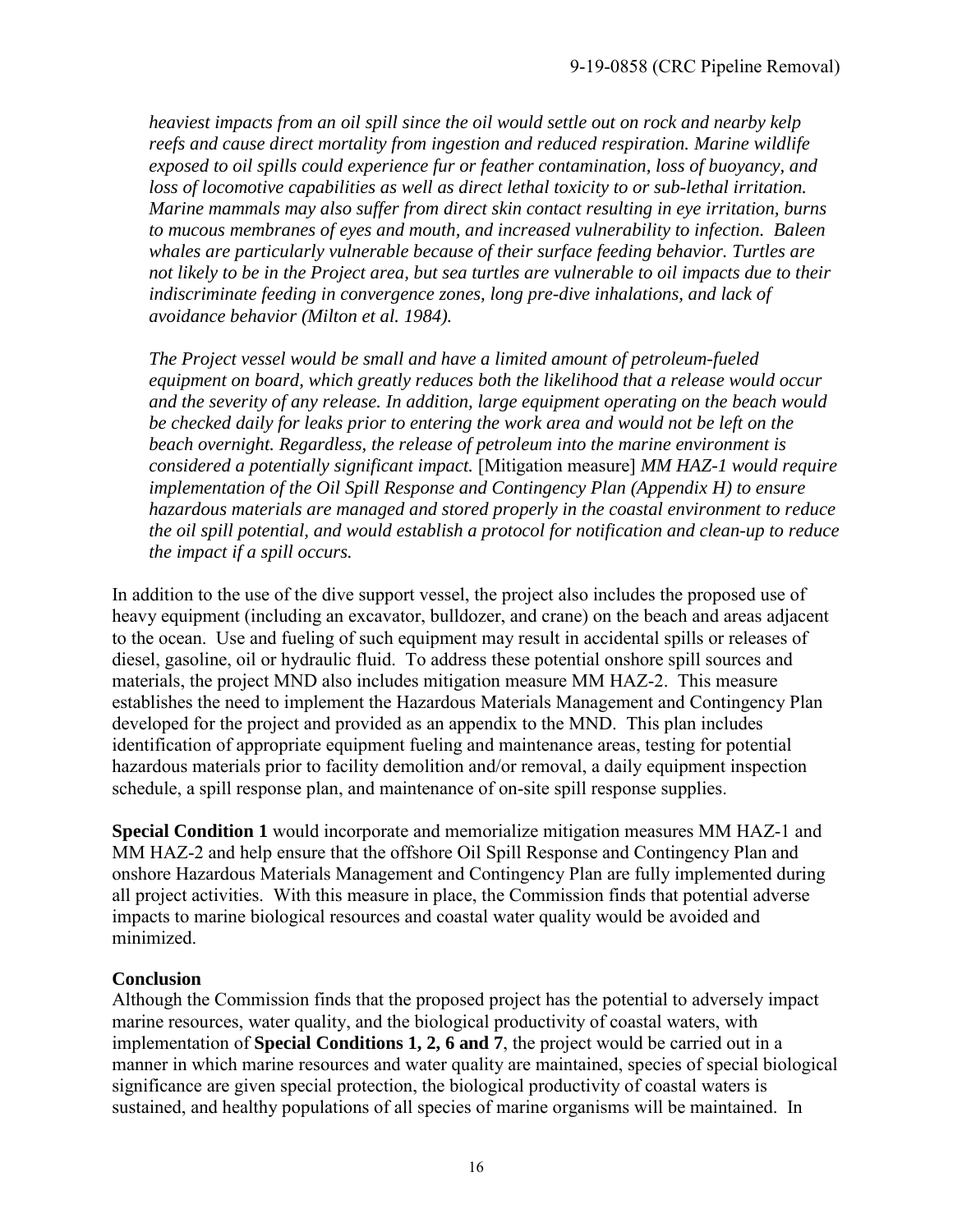addition, the proposed project, as conditioned, would maintain the biological productivity of coastal waters appropriate to maintain optimum populations of marine organisms. The Commission therefore finds the proposed project, as conditioned, consistent with the marine resource sections (Sections 30230 and 30231) of the Coastal Act.

## <span id="page-16-0"></span>**E. Coastal Access and Recreation**

Section 30210 of the Coastal Act states:

*In carrying out the requirement of Section 4 of Article X of the California Constitution, maximum access, which shall be conspicuously posted, and recreational opportunities shall be provided for all the people consistent with public safety needs and the need to protect public rights, rights of private property owners, and natural resource areas from overuse.*

Section 30211 of the Coastal Act states:

*Development shall not interfere with the public's right of access to the sea where acquired through use or legislative authorization, including, but not limited to, the use of dry sand and rocky coastal beaches to the first line of terrestrial vegetation.* 

Section 30220 of the Coastal Act states:

*Coastal areas suited for water-oriented recreational activities that cannot readily be provided at inland water areas shall be protected for such uses.* 

The proposed project site includes a beach area adjacent to Pacific Coast Highway and near the city of Ventura and beach communities of Solimar and Faria. This beach and its adjacent waters are frequently used by the public for beach and water oriented recreation and informal parking areas serving it have been established on dirt pullouts adjacent to the southbound lanes of Pacific Coast Highway to the upcoast and downcoast of the gated entrance to the pipelines' concrete shoreline vault. Many informal beach access trails have been established in this area, allowing access over the rip rap boulders that separate Pacific Coast Highway from the beach. Additionally, a formal beach access stairway is also located approximately 300 feet downcoast of the project site.

Several of the proposed onshore project activities have the potential to adversely affect public access to and use of this beach area. These activities include: (1) project equipment staging, vehicle storage, and project personnel parking; (2) the construction, use, and removal of the proposed equipment access ramp; (3) on-beach project activities including vehicle transit and the excavation, sectioning and removal of the pipelines and concrete vault; and (4) the abandonmentin-place of materials below recreational beach areas.

### **Staging**

Project equipment staging and vehicle storage is proposed to occur within a fenced area maintained by CRC on the inland side of Highway 101 and within the informal parking areas along the shoulder of the southbound lane of Pacific Coast Highway. Along Pacific Coast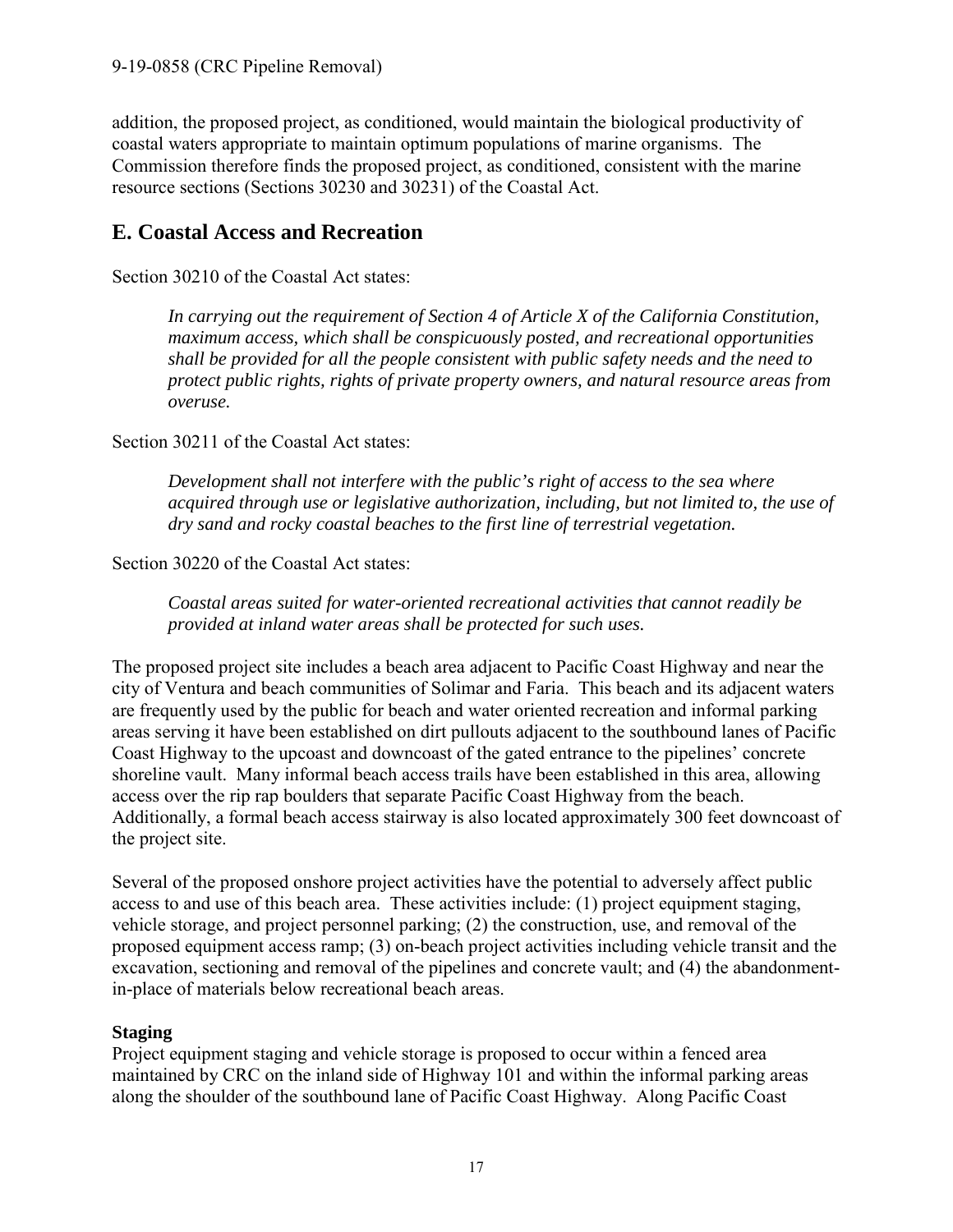Highway, the staging areas would extend roughly 100 feet to the upcoast and downcoast side of the pipelines' shoreline vault (as shown in **[Exhibit 1](https://documents.coastal.ca.gov/reports/2020/2/F13b/F13b-2-2020-exhibits.pdf)**).

The proposed vehicle beach access ramp would be constructed near the southeast corner of the shoreline vault. The proposed entrance to this access ramp would be within an area that can support between two and three vehicles – and would require the closure of this parking area to ensure that project vehicle ingress and egress from the beach is not restricted. Similarly, the proposed vehicle access route on the beach and the work areas themselves would also be closed to public access during project activities to help ensure public safety. Access across the beach at the project site would be restricted and the beach area immediately adjacent to the shoreline pipeline vault would be closed. CRC would implement a Traffic Control Plan that would include the use of flaggers and safety personnel to enforce these restricted areas and help facilitate the safe flow of traffic along Pacific Coast Highway during the two to three month project period.

While the temporary closure of limited beach areas (limited to within about 50 feet of active work sites) during project activities for safety reasons would not likely result in substantial or long-term adverse impacts to coastal access or recreation in the project area, closure of beach access trails or parking areas may result in temporary reductions in beach access and use. Although numerous pull-out areas are present along the southbound lane of Pacific Coast Highway in the vicinity of the project area, parking in many of these is prohibited. As proposed, the project and its staging areas would temporarily eliminate a substantial portion of the legal parking areas that serve the beach access stairway to the south of the project site. To prevent such adverse impacts from occurring, the Commission is requiring, in **Special Condition 3**, that staging and construction areas be demarcated and used in a manner that preserves existing public beach access parking in the vicinity of the beach access stairs located approximately 300' downcoast of the project site. As part of this requirement, all parking and storage of vehicles for on-site workers would be along the CRC access road that extends inland from the shoreline vault site and/or the CRC property located inland of Highway 101.

#### **Equipment Access Ramp**

To bring excavation and pipeline and vault removal equipment onto the beach, CRC is proposing to construct an equipment access ramp that would extend from the shoulder of Pacific Coast Highway onto the adjacent beach. The ramp would be constructed over the top of the approximately 15 foot wide rip rap area at the landward edge of the beach and would be constructed from rock rip rap removed from around the perimeter of the concrete vault, cobblestones, sand and aggregate rock or gravel. This ramp would be approximately 30 feet wide and 60 feet long and would be made up of roughly 188 cubic yards of material.

Although CRC is proposing to fully remove the access ramp at the completion of on-beach project activities, if it is not installed in a manner that facilitates containment and removal, its use may result in discharge and release of a significant volume of small rock onto the existing beach area. This beach area is currently made up exclusively of fine and medium grain sand and its transformation to cobble or gravel may adversely affect existing public use and recreation. To prevent this, **Special Condition 4** would require CRC to implement measures during installation of the ramp, such as use of a fabric liner below the small rock material, that will facilitate full removal of all aggregate base and cobble material from beach areas once the project is complete.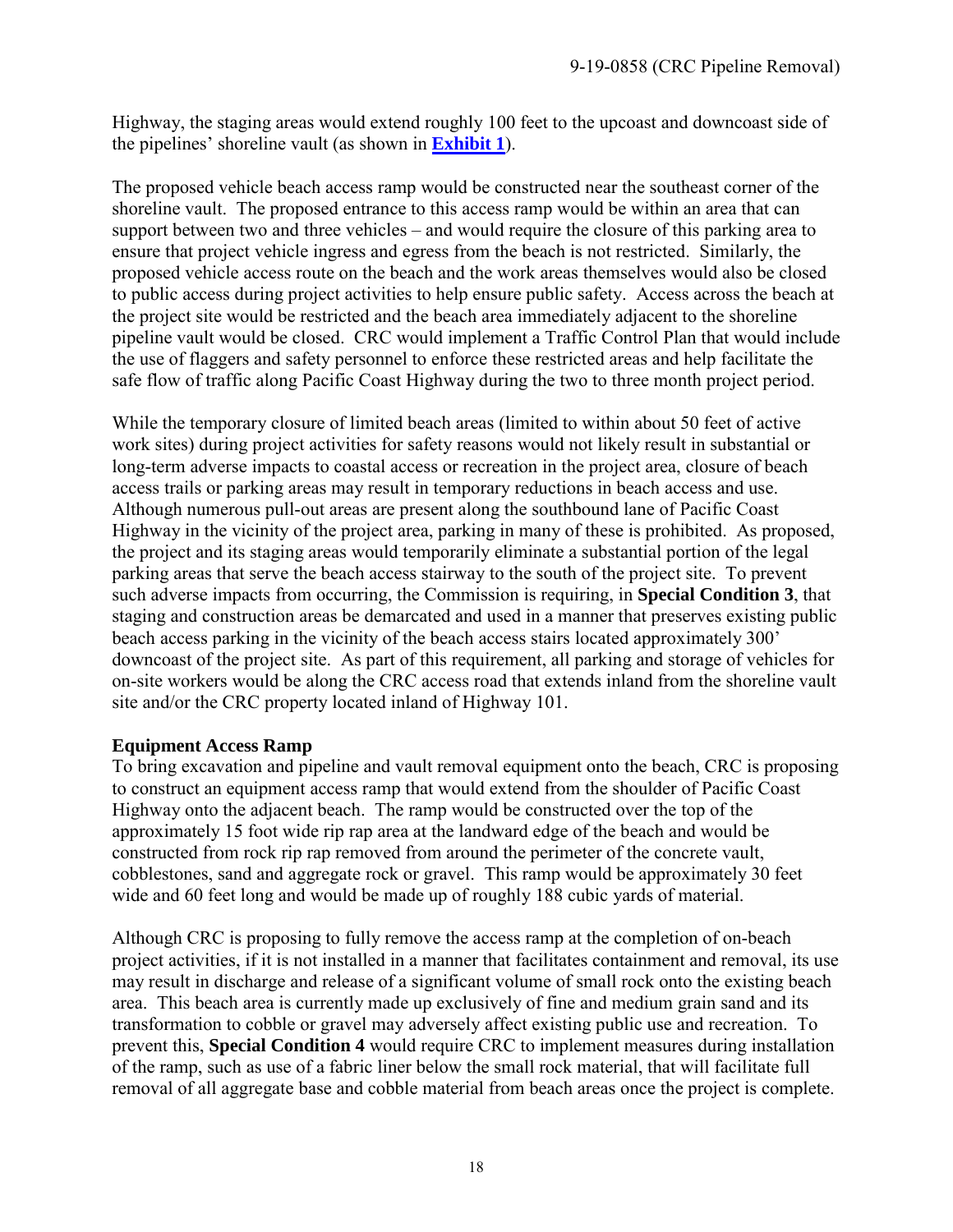Further, **Special Condition 4** would also require all aggregate base and cobble material to be fully removed from sandy beach areas and restoration of these areas to pre-project conditions (as shown in the photographs provided in **[Exhibit 2](https://documents.coastal.ca.gov/reports/2020/2/F13b/F13b-2-2020-exhibits.pdf)**). Implementation of these measures would help ensure that the existing beach conditions and recreational use of the project site would not be degraded as a result of the proposed installation and use of the equipment access ramp.

#### **On-beach Activities**

The proposed pipeline and vault removal activities would restrict access to an approximately  $\frac{1}{2}$ acre portion of the beach north of the Solimar residential community for between approximately two and three months. During this time, public safety hazards associated with heavy equipment use and pipeline winching, excavation, sectioning, and vault removal would require the establishment of a closed work area that would extend approximately 50 to 100 feet upcoast and downcoast of the pipeline vault site. Because of the low elevation of this area and its inundation at higher tides, activities within this area would occur primarily during low-tide periods when more dry beach area is available. During higher tides, equipment and materials would be removed from the beach and staged adjacent to the southbound lanes of Pacific Coast Highway.

This proposed use of the beach would restrict coastal access and the availability of beach areas for recreational use. However, these adverse impacts would be reduced through the proposed timing of the project during late winter and early spring months when public beach use in the area is close to its annual minimum and through the proposed use of six day work weeks that would compress the overall project duration. Further, the low elevation and frequent inundation of the beach at the project site and availability of other higher elevation beaches in the immediate vicinity of the project area (including approximately 300' downcoast of the project site near the existing access stairs) would help ensure that alternative locations are available for public beach recreation. As such, the proposed temporary (two to three month) closure of the beach area at the project site would have only limited and short-term adverse impacts to coastal access and recreation.

These adverse impacts would be mitigated through the successful removal of the three pipelines and associated shoreline vault and the relocation of the rip rap from the vault site into a configuration aligned with existing rip rap on either side. Once complete, these activities would re-open an approximately 2,000 square foot beach area that has been occupied by the vault and surrounding rip rap since they were installed in the 1960s.

Although CRC is proposing to excavate and remove all of the rip rap boulders from around the concrete vault and remove the vault structure down to at least five feet below the existing sand grade (the level that can most effectively be removed without significant additional excavation and de-watering efforts), experience with other abandoned-in-place oil industry infrastructure in other locations around Ventura and Santa Barbara county has demonstrated that such efforts may not be adequate. In other locations, fluctuations in sand level has exposed previously-buried and abandoned-in-place oil production infrastructure on beaches and presented public safety and beach access challenges. To help ensure that this area of re-opened beach remains open and free of material (such as abandoned-in-place remains of the concrete vault or rip rap boulders) so that it can support the full range of beach recreational activities, **Special Condition 5** would require CRC remove any material associated with the vault or rip rap that becomes exposed in the future.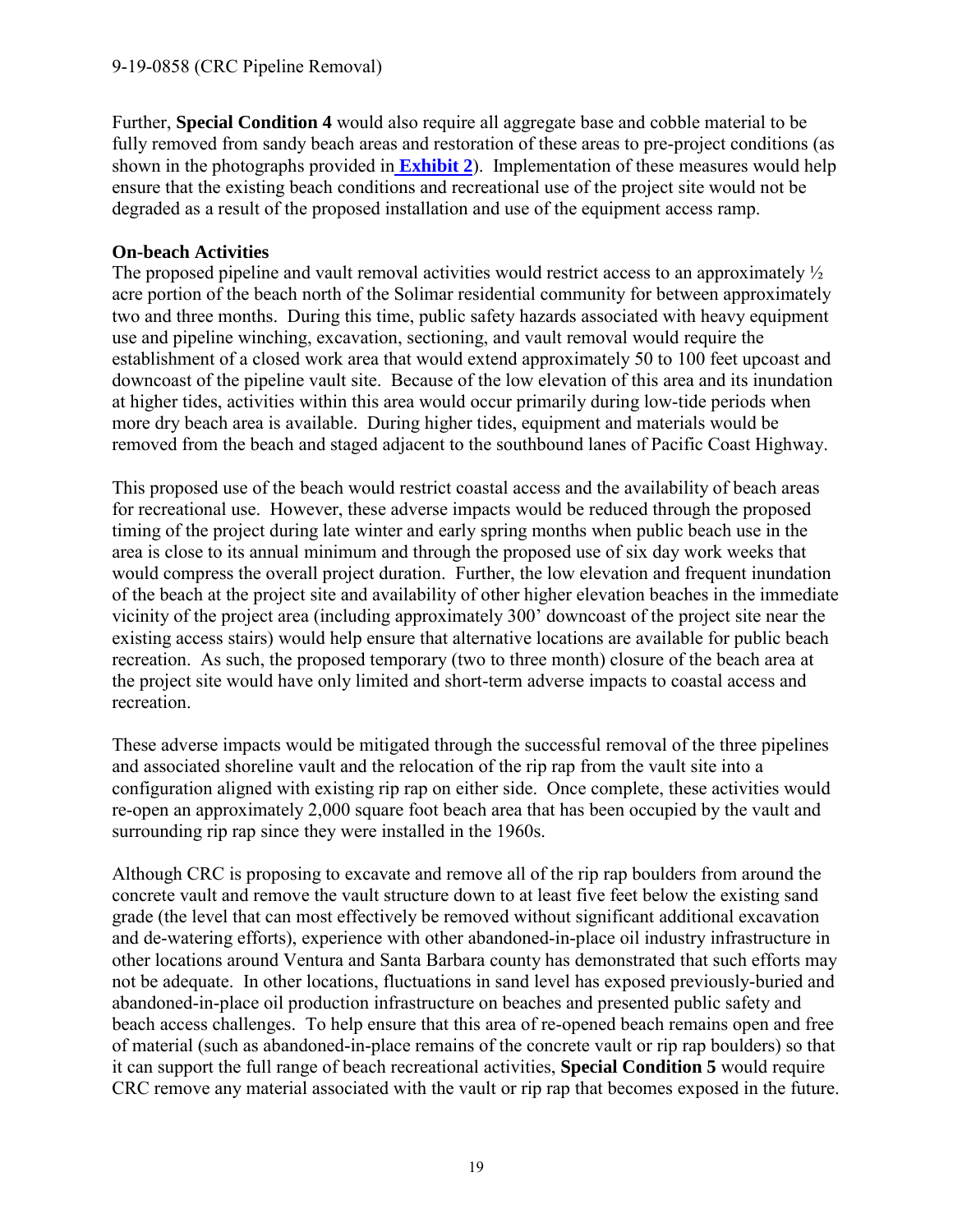#### **Sand Movement and Retention**

In addition, a group of nearby homeowners have also raised concerns that beach access and recreation could be adversely affected through removal of the pipelines and vault because the alleged ability of these structures to trap and retain sand in downcoast areas would be lost. These concerns are more fully described in the correspondence provided to California State Lands Commission (CSLC) staff on January 19, 2020 from Dennis Chenoweth of the Solimar Beach Home Owners Association. A copy of this letter is provided as **[Exhibit 6](https://documents.coastal.ca.gov/reports/2020/2/F13b/F13b-2-2020-exhibits.pdf)**.

In response to these concerns, a technical memorandum was prepared and provided for CSLC review by Dr. Chia-Chi Lu of Noble Consultants, a civil engineering firm specializing in coastal and harbor infrastructure. A copy of this memo is provided in **[Exhibit 7](https://documents.coastal.ca.gov/reports/2020/2/F13b/F13b-2-2020-exhibits.pdf)**. This technical memorandum was also reviewed by the Commission's staff geologist, Dr. Joseph Street. Dr. Street concurs with the findings discussed in the technical memorandum that the small diameter of the project pipelines, their partial burial, specific design, and location upcoast of the beach area of concern noted by Mr. Chenoweth would significantly limit any potential effect they could have on sand movement and retention. In fact, as Dr. Chia-Chi Lu notes, because structures perpendicular to the shore in southern California (such as rock groins) trap sand on their *upcoast* side, the removal of the pipelines and shoreline vault may facilitate more movement of sand *downcoast* to Solimar beach:

*After removal of the vault facility and reuse of onsite riprap stones to construct a revetment segment that is tied into the existing adjacent revetments (see red lines in Figure 3), sand will then be able to be transported alongshore freely in either direction (upcoast and downcoast) without any potential blockage. However; as previously stated, based on review of historical aerial photographs and documentation at the project site, the existing vault and pipelines currently only induce negligible sand retention of alongshore sand movements, if any. Removal of the vault structures would allow free alongshore sand transport without any entrapment within the project area. The downdrift shoreline segment such as Solimar Beach may potentially benefit from freer sand movement. It should be noted that the impact induced by the existing vault structure is considered negligible and the potential benefit on the downcoast shoreline segment from structure removal may be limited. The existing beach profile or shoreline reconfiguration at the project site are expected to remain unchanged.* 

Drs. Lu and Street therefore agree that the proposed removal of the pipelines and shoreline vault would not alter the existing patterns of sand movement in the project area or adversely affect the presence and availability of beach areas.

In fact, because it extends slightly seaward from the surrounding rock rip-rap and onto the beach, the proposed removal of the shoreline vault would re-open a portion of the beach that has been occupied by the vault and surrounding rip rap for many decades. This area would cover approximately 2,000 square feet (roughly 40 feet wide by 50 feet long). As such, the proposed removal of the vault and pipelines would have a long-term benefit to coastal access and recreation by re-opening a section of beach for public use. To help maximize these benefits to coastal access and the amount of re-opened beach resulting from the project, **Special Conditions 4 and 5** would require CRC to (1) fully remove from the beach all rock cobble and aggregate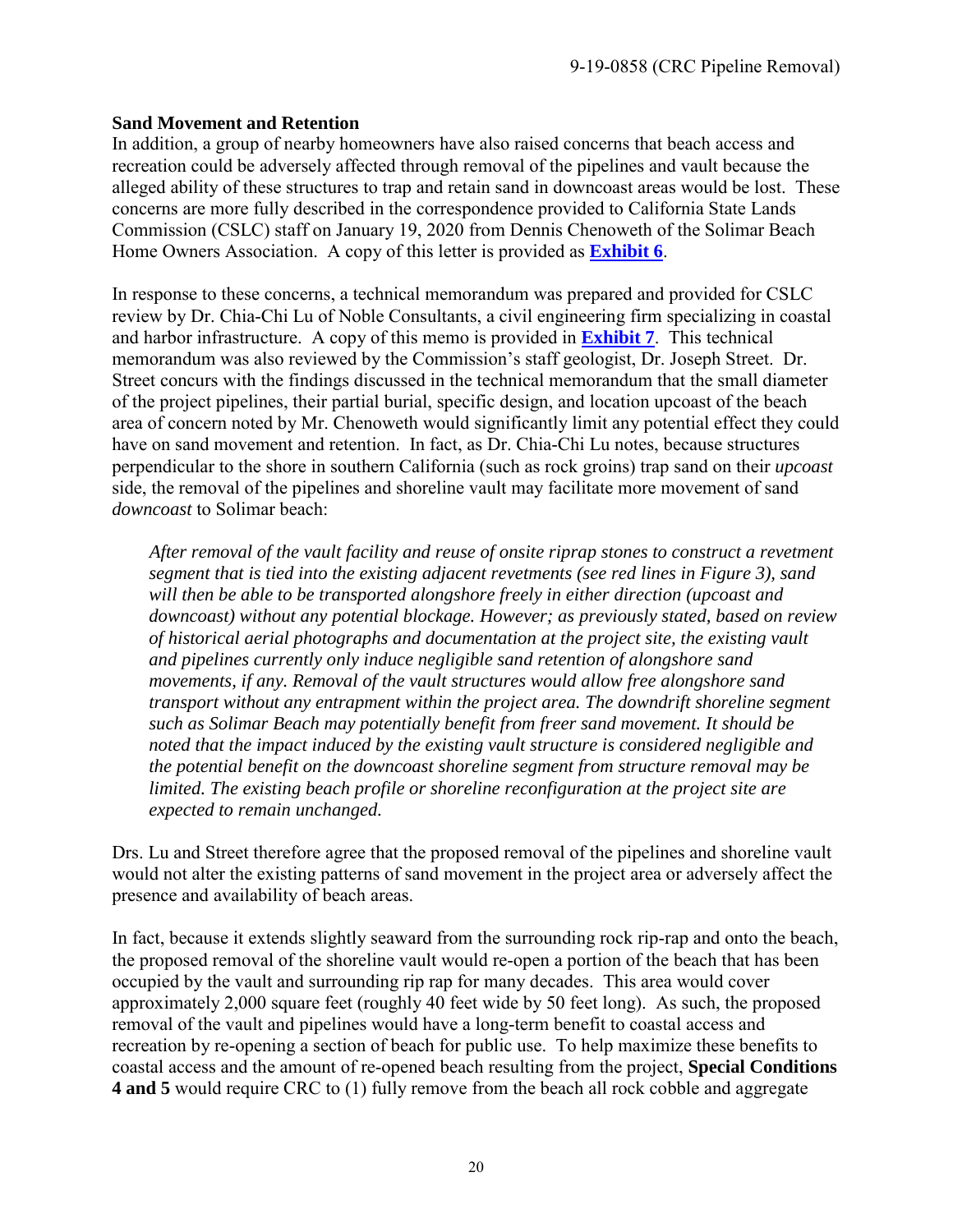material put in place during construction and use of the temporary vehicle access ramp and (2) return to the project site to recover any rip rap rock or concrete vault material that is abandonedin-place below of the beach as part of this project and later becomes exposed on the beach. Through these measures, the open, sandy beach conditions at the project site would be protected in both the short and long-term.

#### **Conclusion**

With implementation of **Special Condition 3, 4 and 5**, the project would be carried out in a manner that would protect existing, and facilitate expanded, coastal access and recreation opportunities at the project site. The Commission therefore finds that the proposed project, as conditioned, consistent with the coastal access and recreation sections (Sections 30210, 30211, and 30220) of the Coastal Act.

## <span id="page-20-0"></span>**F. California Environmental Quality Act**

Section 13096 of the Commission's administrative regulations requires Commission approval of coastal development permit applications to be supported by a finding showing the application, as modified by any conditions of approval, to be consistent with any applicable requirements of the California Environmental Quality Act ("CEQA"). Section 21080.5(d)(2)(A) of CEQA prohibits approval of a proposed development if there are feasible alternatives or feasible mitigation measures available that would substantially lessen any significant impacts that the activity may have on the environment. The project as conditioned herein incorporates measures necessary to avoid any significant environmental effects under the Coastal Act, and there are no less environmentally damaging feasible alternatives or mitigation measures. Therefore, the proposed project is consistent with CEQA.